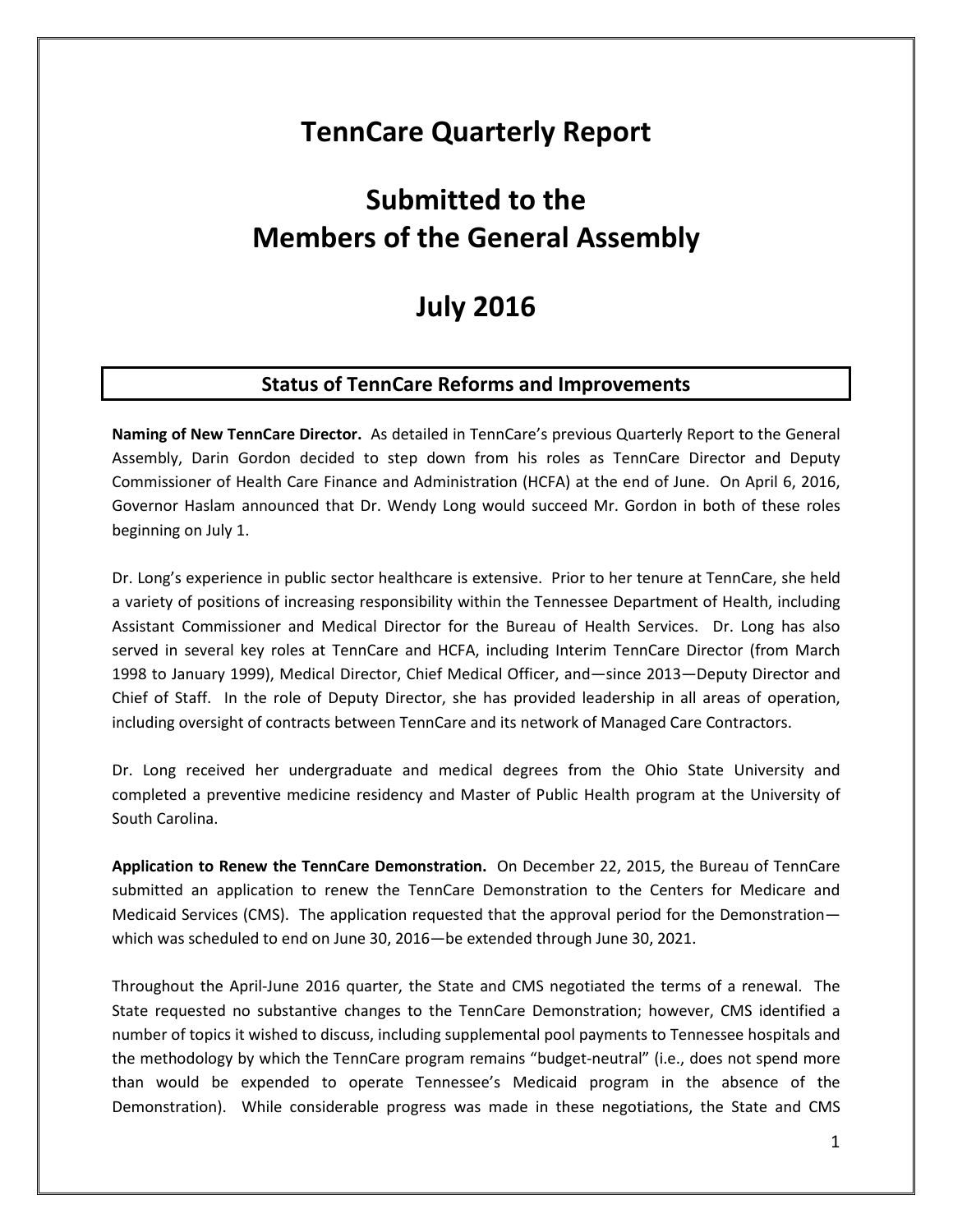ultimately determined that more time was needed to come to final agreement and complete the approval process. The parties therefore agreed to a temporary extension of the Demonstration through August 31, 2016. The purpose of the two-month extension is to allow for further discussion of any remaining issues with the hope of finalizing the Special Terms and Conditions (STCs) that will govern the operations of the TennCare program during the next approval period. A copy of CMS's June 30 letter granting the temporary extension is available at [http://www.tn.gov/assets/entities/tenncare/attachments/tennessee1115TemporaryExtensionLetter.pd](http://www.tn.gov/assets/entities/tenncare/attachments/tennessee1115TemporaryExtensionLetter.pdf) [f.](http://www.tn.gov/assets/entities/tenncare/attachments/tennessee1115TemporaryExtensionLetter.pdf)

**Employment and Community First CHOICES.** Employment and Community First CHOICES is the first managed long-term services and supports program in the nation that is focused on promoting and supporting integrated, competitive employment and independent community living as the first and preferred option for people with intellectual and other types of developmental disabilities.

ECF CHOICES offers three different benefit packages:

- Essential Family Supports for families caring for a loved one with an intellectual or developmental disability;
- Essential Supports for Employment and Independent Living for adults with an intellectual or developmental disability who are transitioning out of school or who need support to achieve employment and independent living goals; and
- Comprehensive Supports for Employment and Community Living for adults with an intellectual or developmental disability who have more intense needs and require more comprehensive supports to achieve their employment and community living goals.

This tiered benefit structure based on the needs of people supported and their families, with appropriate cost caps and expenditure controls, will help TennCare to begin serving people with intellectual disabilities in Tennessee more cost-effectively, allowing more Tennesseans who need these services to receive them. This includes people currently on the waiting list for services and people with other kinds of developmental disabilities.

After a year and a half of intensive work with stakeholders, TennCare submitted a formal proposal for Employment and Community First CHOICES to CMS in June 2015, and CMS ultimately approved the proposal in February 2016. With federal approval secured and implementation activities well underway, the Bureau devoted several additional months to readiness, ensuring that the implementation scheduled for July 1, 2016, would proceed as seamlessly as possible. During the April-June 2016 quarter, these preparations included provider training and outreach activities, as well as readiness review tasks related to TennCare's Managed Care Organizations (MCOs), including desk deliverables, systems testing, and systems-related demonstrations. By the conclusion of the quarter, final preparations were complete, and the MCOs had been cleared to proceed with program implementation.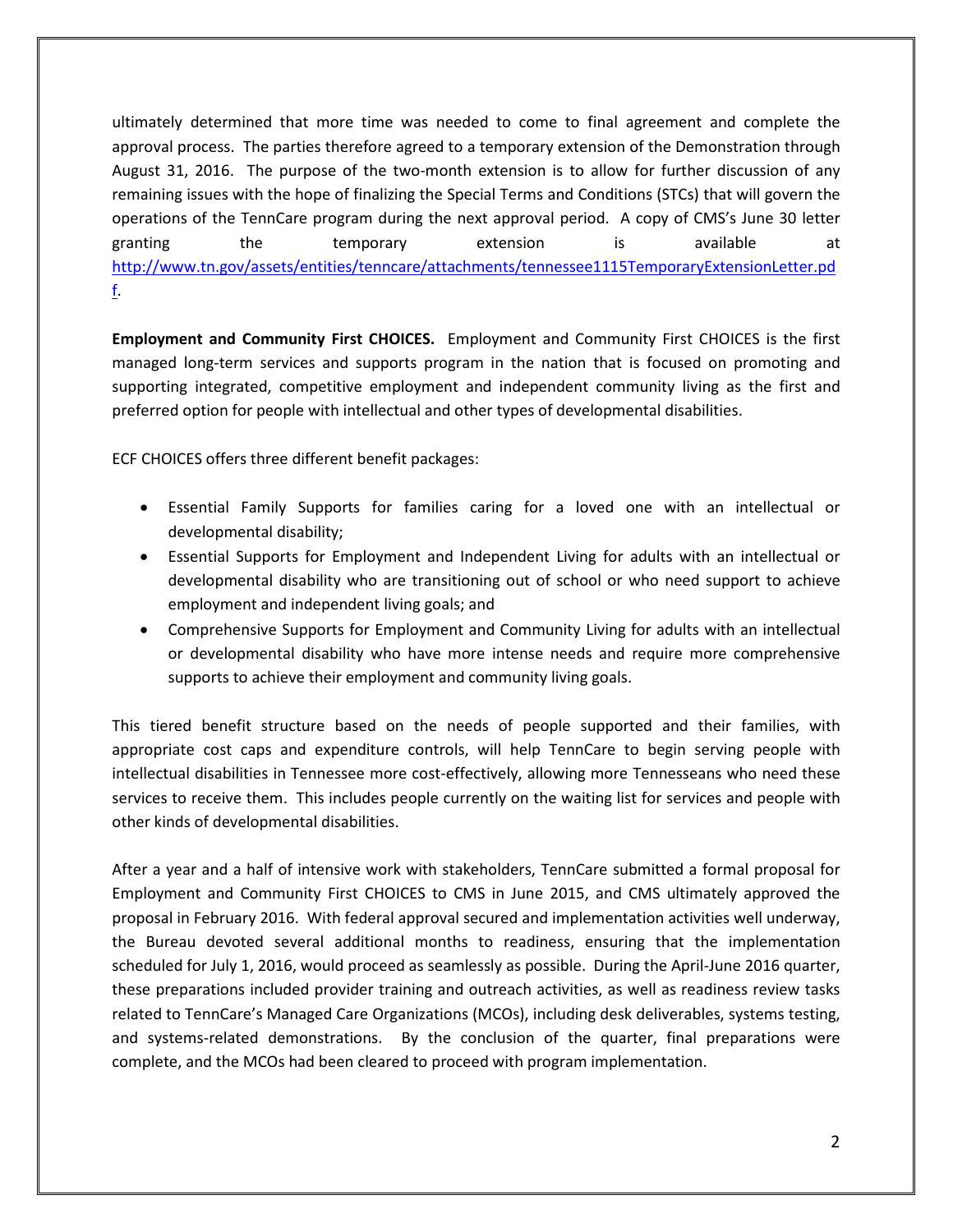As importantly, during the quarter, the Tennessee General Assembly approved funding to serve up to 1,700 people in the first year, offering long needed supports to many Tennesseans with intellectual and developmental disabilities and their families.

**Payment Reform.** In February 2013, Governor Haslam launched Tennessee's Health Care Innovation Initiative to change the way that health care is paid for in Tennessee. The desired direction is to move from paying for volume to paying for value by rewarding health care providers for high-quality and efficient treatment of medical conditions, and to help in maintaining people's health over time.

The Tennessee Health Care Innovation Initiative is co-located with TennCare in HCFA. Although its goals transcend Medicaid, there is much emphasis on Medicaid and TennCare as playing a pivotal role in meeting the Initiative's goals. All of TennCare's providers are included in the Initiative.

Two strategies being used to reform health care payment approaches are Tennessee Health Link and episodes of care:

- As part of the primary care transformation strategy, Tennessee Health Link is working with providers to improve integrated and value-based behavioral and primary care services for people with significant behavioral health needs. These TennCare members have higher rates of asthma, congestive heart failure, chronic obstructive pulmonary disease (COPD), coronary artery disease, diabetes, hypertension, and stroke. Furthermore, on average, a TennCare member with significant behavioral health needs uses the Emergency Department (ED) more than twice as often as a TennCare member who does not have these needs. The State will leverage an enhanced federal match to offer value-based payments for care coordination and case management for two years, coupled with provider training and capacity building, and quarterly cost and quality reporting. While TennCare has already taken significant steps to integrate behavioral health and primary care within the services delivered by the MCOs, the development of Tennessee Health Link will help providers integrate care and build their practices' capacity to transition to value-based payment and delivery.
- Episodes of care focuses on health care delivered in acute health care events, such as a surgical procedure or an inpatient hospitalization. Episodes encompass care delivered by multiple providers in relation to a specific health care event. Each episode has a principal accountable provider (or "quarterback") who is in the best position to influence the cost and quality of the episode. Episodes of care are implemented in groups or—in the terminology of the program— "waves." The fifth wave ("Wave 5") is the most recent.

Both of these strategies have benefitted from the input of Technical Advisory Groups (TAGs) composed of subject matter experts. TAG recommendations related to Tennessee Health Link span a variety of topics, including member identification criteria, physical and behavioral quality measures, eligibility, workforce and personnel qualifications, primary care physician (PCP) collaboration, patient engagement, staffing roles and ratios, provider reporting, and training curriculum and support. TAG recommendations concerning episodes of care are similarly comprehensive, addressing such topics as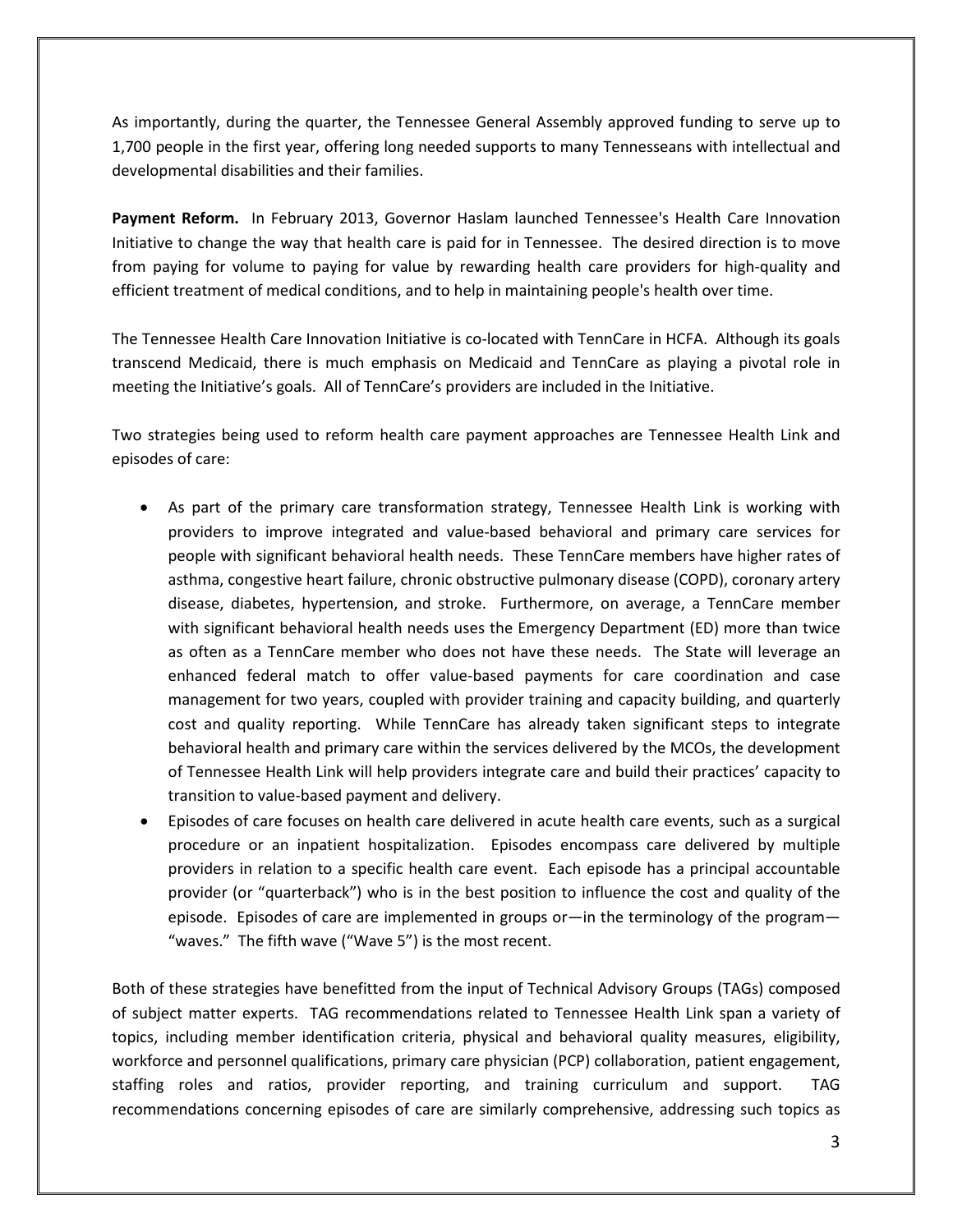the patient journey and care pathways, the definition of the principal accountable provider (i.e., the quarterback), any aspects of care delivery unique to Tennessee, the components of the episode of care, and appropriate quality measures.

Attached to this report are two appendices. Appendix A consists of TAG recommendations for the Tennessee Health Link program. Appendix B comprises TAG recommendations related to Wave 5 episodes of care, which are Breast Cancer Mastectomy, Breast Cancer Medical Oncology, Breast Biopsy, Tonsillectomy, Otitis Media, Anxiety, and Non-Emergent Depression.

**Tennessee Eligibility Determination System.** Tennessee Eligibility Determination System (or "TEDS") is the name of the system that will be used by the State to process applications and identify persons who are eligible for TennCare and CoverKids.

Instead of consolidating all aspects of the project under one vendor, the Bureau opted to procure three separate contracts to address the following functions:

- Technical advisory services;
- Strategic Program Management Office (SPMO) services; and
- Systems integration services.

By the end of Calendar Year 2015, two of the three contracts had been awarded and implemented. KPMG, LLP successfully bid on the technical advisory services contract, which went into effect on September 1, 2015. The contract for SPMO services was awarded to Public Consulting Group, Inc. and took effect on November 1, 2015.

During the April-June 2016 quarter, procurement of the third contract for systems integration services neared completion. The State issued a Request for Qualifications on April 1, 2016, and, by the end of the quarter, responses from vendors had been received and evaluated. As of June 30, 2016, the State planned to announce the successful bidder in July.

*Wilson v. Gordon. Wilson v. Gordon* is a class action lawsuit filed against the Bureau of TennCare by the Tennessee Justice Center, the Southern Poverty Law Center, and the National Health Law Program. The suit alleges federal noncompliance in the Medicaid application and appeals process TennCare has been using since implementation of the Affordable Care Act.

Two separate courts have heard arguments in the case. One is the U.S. District Court for the Middle District of Tennessee, where Plaintiffs originally filed suit in July 2014. The District Court granted class action status to the case and issued a preliminary injunction requiring the State to provide an opportunity for a fair hearing on any delayed adjudications of applications for TennCare coverage. TennCare took immediate action to comply with these rulings but also filed an appeal of the preliminary injunction with a second court, the U.S. Court of Appeals for the Sixth Circuit in Cincinnati.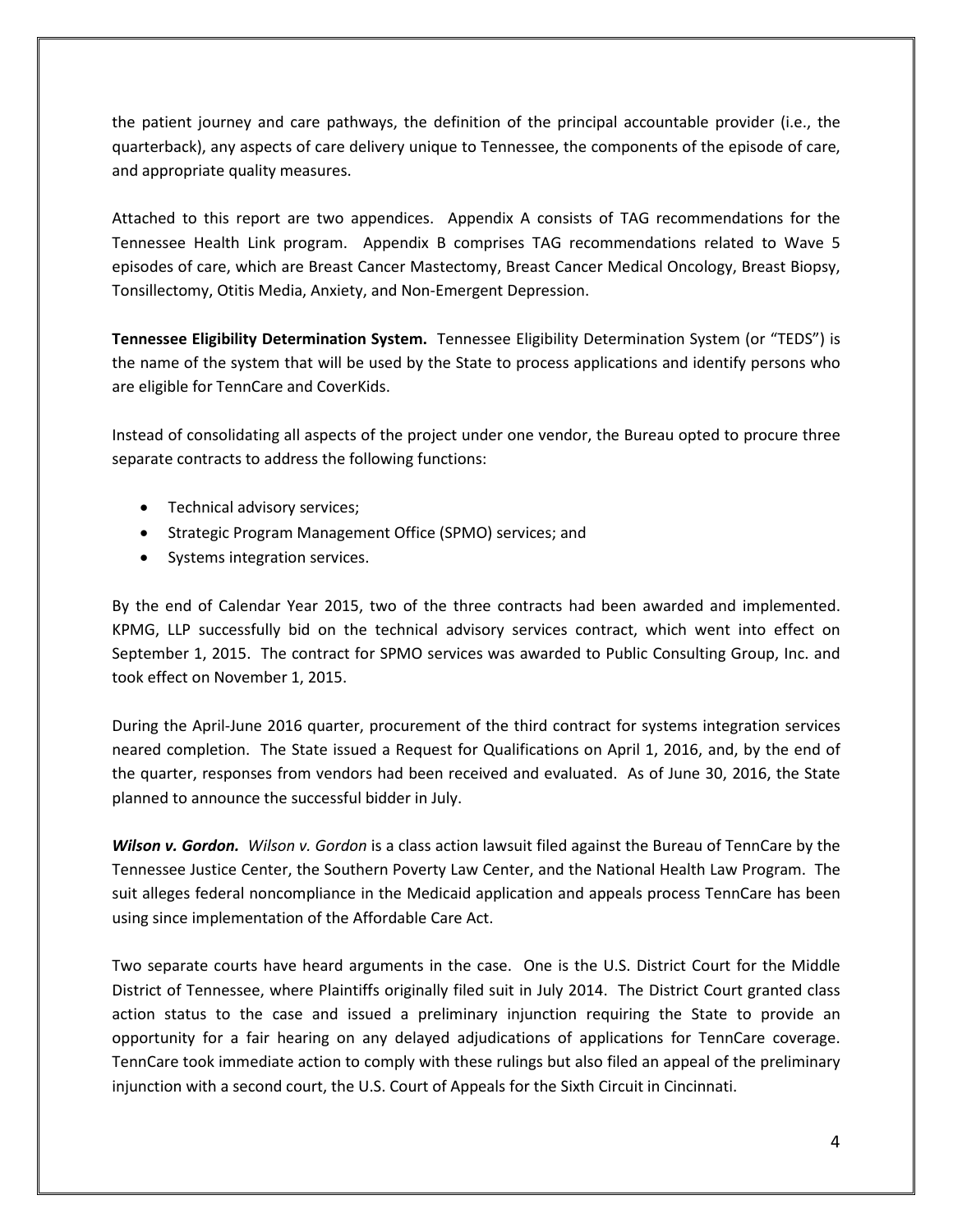On May 23, 2016, a three-judge panel for the Sixth Circuit affirmed the District Court's decision to issue a preliminary injunction. The panel majority's opinion held that the actions taken by the State to address the needs of the named plaintiffs in the suit did not render the case moot and, therefore, that the preliminary injunction was properly issued. The dissenting opinion reached a very different conclusion, noting, "The plaintiffs asked and now have received. Because the plaintiffs received all of their requested injunctive relief before class certification, the case is moot. $1^{n}$  $1^{n}$ 

On June 6, 2016, the State responded to the ruling by filing a petition for rehearing en banc with the Sixth Circuit. If granted, the petition would allow the State's appeal to be heard by all of the Sixth Circuit judges instead of by a small panel. The rehearing request is based on the premise that the three-judge panel reached a determination at odds with relevant decisions issued by other courts, including other circuit courts (the Fourth, Fifth, and Eighth Circuits) and the Supreme Court. As of the end of the April-June 2016 quarter, the Plaintiffs' response to the State's petition was expected to be filed in July.

**Incentives for Providers to Use Electronic Health Records.** The Electronic Health Records (EHR) Incentive Program is a partnership between federal and state governments that grew out of the Health Information Technology for Economic and Clinical Health (HITECH) Act. The purpose of the program is to provide financial incentives to Medicaid providers<sup>[2](#page-4-1)</sup> to replace outdated, often paper-based approaches to medical record-keeping with electronic systems that meet rigorous certification criteria and that can improve health care delivery and quality. The federal government provides 100 percent of the funding for the incentive payments and 90 percent of the administrative costs.

Currently, Medicaid providers may qualify for the following types of payments:

 $\overline{a}$ 

- First-year payments to providers (eligible hospitals or practitioners) who either
	- o Adopt, implement, or upgrade to certified EHR technology capable of meeting "meaningful use" in accordance with CMS standards, or
	- o Achieve meaningful use of certified EHR technology for any period of 90 consecutive days;
- Second-year payments to providers who have received first-year payments and who achieved meaningful use for a subsequent period of 90 consecutive days;
- Third-year, fourth-year, and fifth-year payments to providers who continue to demonstrate meaningful use.

Eligible practitioners who successfully attest may receive incentive payments in up to six program years. With CMS approval, TennCare chose to divide the full amount of incentive payments available to eligible

<span id="page-4-1"></span><span id="page-4-0"></span><sup>&</sup>lt;sup>1</sup> A copy of the panel's ruling is available at  $\frac{http://www.opn.ca6.uscourts.gov/opinions.pdf/16a0127p-06.pdf}{$ <br><sup>2</sup> CMS allows two types of providers to participate in the Medicaid EHR Incentive Program: medical professionals (physicians, nurse practitioners, certified nurse midwives, dentists, and certain kinds of physician assistants) and hospitals (acute care hospitals, critical access hospitals, and children's hospitals).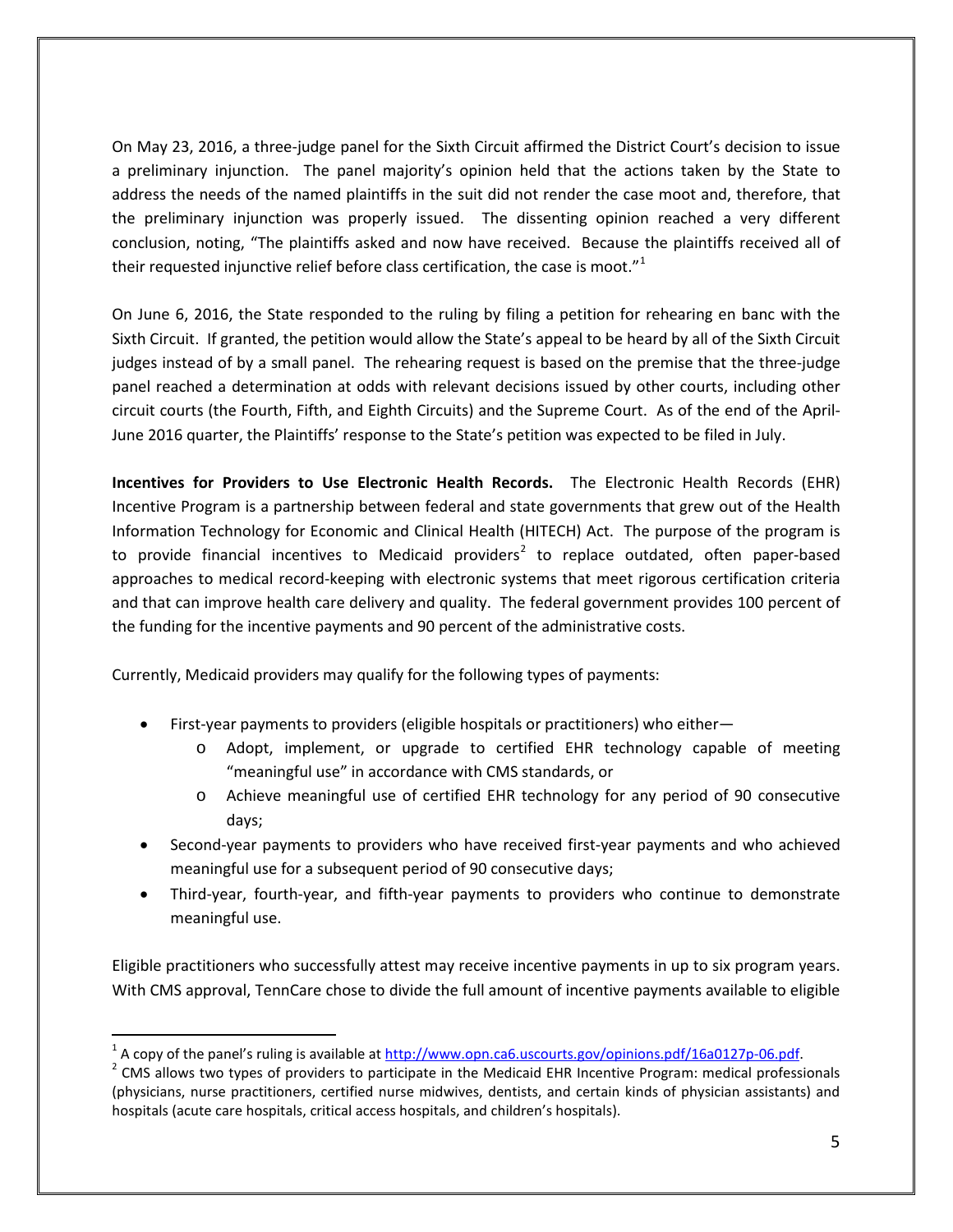hospitals among three program years. Eligible hospitals must continue to attest annually beyond the three years of payments in order to avoid Medicare payment adjustments.

EHR payments made by TennCare during the April-June 2016 quarter as compared with payments made throughout the life of the program appear in the table below:

| <b>Payment Type</b>  | <b>Number of Providers</b><br><b>Paid During the Quarter</b> | <b>Quarterly Amount</b><br>Paid (Apr-Jun 2016) | <b>Cumulative Amount</b><br><b>Paid to Date</b> |
|----------------------|--------------------------------------------------------------|------------------------------------------------|-------------------------------------------------|
| First-year payments  | 207 <sup>3</sup>                                             | \$3,199,262                                    | \$167,413,648                                   |
| Second-year payments | 82                                                           | \$2,162,404                                    | \$53,312,597                                    |
| Third-year payments  | 82                                                           | \$1,621,542                                    | \$25,285,091                                    |
| Fourth-year payments | 96                                                           | \$810,334                                      | \$2,516,007                                     |
| Fifth-year payments  | 56                                                           | \$476,000                                      | \$620,500                                       |

The Bureau's technical assistance activities, outreach efforts, and other EHR-related projects remained robust during the quarter, due in part to recently implemented "Modified Stage 2" meaningful use measures. These activities included the following:

- Evaluation of more than 1,000 meaningful use attestations;
- Holding 72 technical assistance calls;

 $\overline{a}$ 

- Responding to 778 emails received in the EHR meaningful use mailbox;
- Attendance at the "MedTenn 2016" convention, a statewide meeting of physicians and medical professionals sponsored by the Tennessee Medical Association;
- Attendance at regional workshops hosted by Amerigroup and UnitedHealthcare Community Plan;
- Participation throughout the quarter in several Southeast Regional Collaboration for HIT/HIE (SERCH) calls;
- Monthly newsletters and occasional alerts distributed by the Bureau's EHR ListServ; and
- A quarterly reminder to Tennessee providers who had registered at the federal level but who have not registered or attested at the state level.

TennCare continues to schedule EHR workshops with a variety of provider organizations to maintain the momentum of the program. The Bureau is also making every effort to alert eligible professionals and eligible hospitals that 2016 is the last year in which they may enroll in the EHR program and begin attesting (as specified by the HITECH Act).

**Demonstration Amendment 30: Program Modifications.** During March and April 2016, TennCare held a public notice and comment period concerning a demonstration amendment that was being developed. Amendment 30 was based on demonstration amendments from prior years that outlined program

<span id="page-5-0"></span> $3$  Of the 207 providers receiving first-year payments in the April-June 2016 quarter, 10 earned their incentives by successfully attesting to meaningful use of EHR technology in their first year of participation in the program.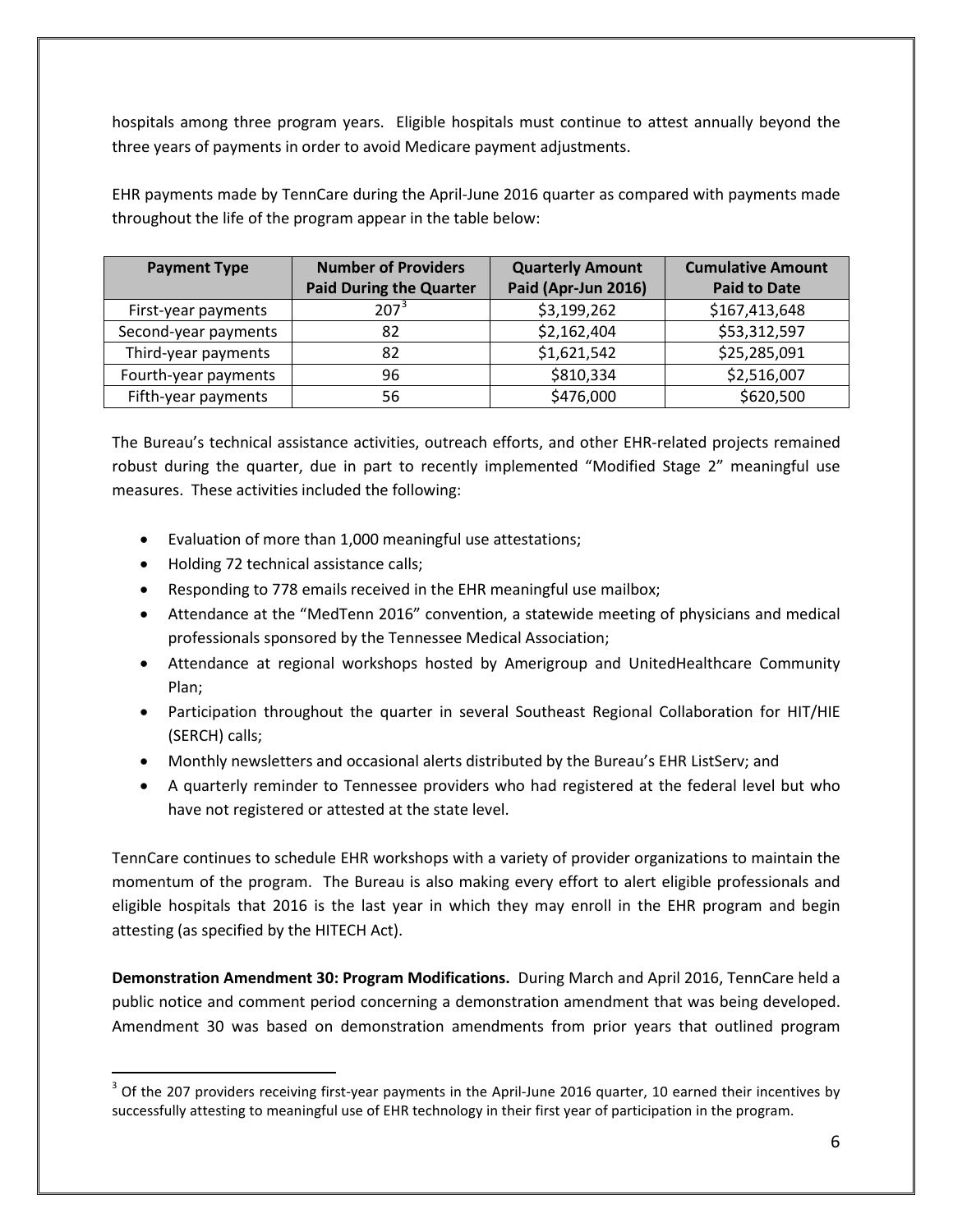reductions to be made if the Tennessee General Assembly did not pass or renew a one-year hospital assessment fee. The reductions contemplated in Amendment 30 included limits on inpatient hospital services, outpatient hospital visits, health care practitioners' office visits, and lab and X-ray services, as well as the elimination of certain kinds of therapy.

By the time the public notice period concluded on April 18, 2016, the State had received two sets of comments, each of which expressed concern about the impact that the potential reductions could have on TennCare enrollees (especially those with serious and/or chronic conditions). As was the case in previous years, however, the General Assembly renewed the hospital assessment fee, thereby eliminating the need for Amendment 30 to be submitted to CMS.

**Essential Access Hospital (EAH) Payments.** The TennCare Bureau continued to make EAH payments during the April-June 2016 quarter. EAH payments are made from a pool of \$100 million (\$34,965,000 in State dollars) appropriated by the General Assembly and funded by the hospital assessment fee.

The methodology for distributing these funds, as outlined in Special Term and Condition 56.e. of the TennCare Demonstration Agreement with CMS, specifically considers each hospital's relative contribution to providing services to TennCare members, while also acknowledging differences in payer mix and hospitals' relative ability to make up TennCare losses. Data from the Hospital Joint Annual Report is used to determine hospitals' eligibility for these payments. Eligibility is determined each quarter based on each hospital's participation in TennCare. In order to receive a payment for the quarter, a hospital must be a contracted provider with TennCare Select and at least one other Managed Care Organization (MCO), and it must have contracted with TennCare Select for the entire quarter that the payment represents. Excluded from the Essential Access Hospital payments are Critical Access Hospitals, which receive cost-based reimbursement from the TennCare program and, therefore, are not included, and the four State mental health institutes.

The Essential Access Hospital payments made during the fourth quarter of State Fiscal Year 2016 (for dates of service during the third quarter) are shown in the table below.

|                                                  |                          | <b>EAH Fourth</b> |
|--------------------------------------------------|--------------------------|-------------------|
| <b>Hospital Name</b>                             | County                   | Quarter FY 2016   |
| Regional Medical Center at Memphis               | Shelby County            | \$3,494,251       |
| Vanderbilt University Hospital                   | Davidson County          | \$3,333,176       |
| <b>Erlanger Medical Center</b>                   | <b>Hamilton County</b>   | \$2,561,577       |
| University of Tennessee Memorial Hospital        | <b>Knox County</b>       | \$1,457,096       |
| Johnson City Medical Center (with Woodridge)     | <b>Washington County</b> | \$1,093,472       |
| Parkridge Medical Center (with Parkridge Valley) | <b>Hamilton County</b>   | \$727,861         |
| LeBonheur Children's Medical Center              | Shelby County            | \$715,194         |
| Jackson - Madison County General Hospital        | <b>Madison County</b>    | \$601,213         |
| Metro Nashville General Hospital                 | Davidson County          | \$560,428         |

#### **Essential Access Hospital Payments for the Quarter**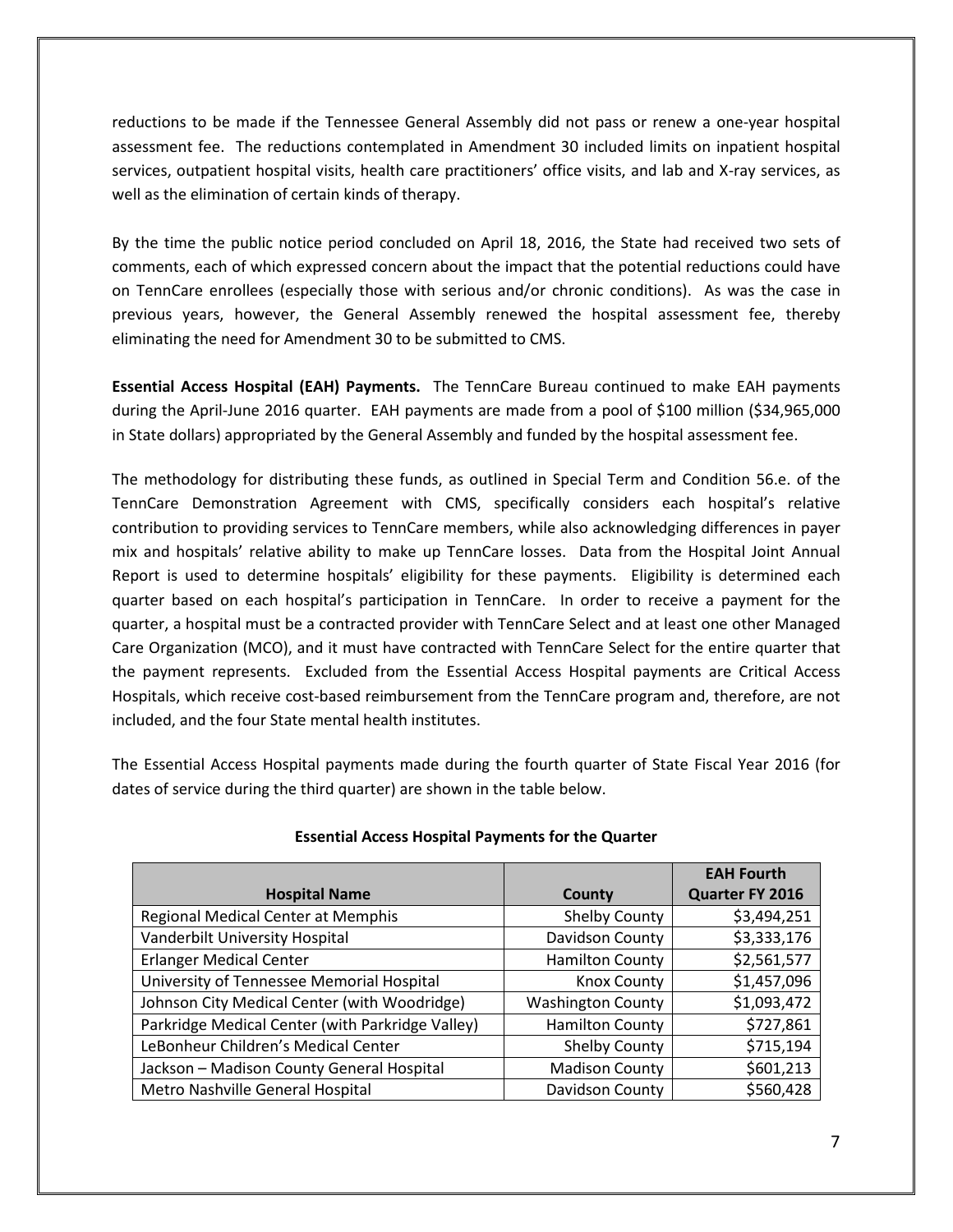|                                                  |                          | <b>EAH Fourth</b> |
|--------------------------------------------------|--------------------------|-------------------|
| <b>Hospital Name</b>                             | County                   | Quarter FY 2016   |
| Methodist Healthcare - Memphis Hospitals         | <b>Shelby County</b>     | \$554,639         |
| East Tennessee Children's Hospital               | <b>Knox County</b>       | \$534,806         |
| Saint Jude Children's Research Hospital          | <b>Shelby County</b>     | \$437,376         |
| Methodist Healthcare - South                     | <b>Shelby County</b>     | \$425,871         |
| Parkwest Medical Center (with Peninsula)         | <b>Knox County</b>       | \$330,343         |
| Methodist Healthcare - North                     | <b>Shelby County</b>     | \$323,680         |
| <b>TriStar Centennial Medical Center</b>         | Davidson County          | \$312,774         |
| TriStar Skyline Medical Center (with Madison     |                          |                   |
| Campus)                                          | Davidson County          | \$303,559         |
| Wellmont - Holston Valley Medical Center         | <b>Sullivan County</b>   | \$292,106         |
| University Medical Center (with McFarland)       | <b>Wilson County</b>     | \$258,774         |
| Parkridge East Hospital                          | <b>Hamilton County</b>   | \$255,721         |
| Saint Francis Hospital                           | <b>Shelby County</b>     | \$254,063         |
| Saint Thomas Rutherford Hospital                 | <b>Rutherford County</b> | \$253,534         |
| <b>Lincoln Medical Center</b>                    | Lincoln County           | \$252,730         |
| Saint Thomas Midtown Hospital                    | Davidson County          | \$237,410         |
| Maury Regional Hospital                          | <b>Maury County</b>      | \$223,108         |
| <b>Baptist Memorial Hospital for Women</b>       | <b>Shelby County</b>     | \$217,064         |
| Wellmont - Bristol Regional Medical Center       | <b>Sullivan County</b>   | \$209,423         |
| Cookeville Regional Medical Center               | <b>Putnam County</b>     | \$201,709         |
| Fort Sanders Regional Medical Center             | <b>Knox County</b>       | \$194,648         |
| Pathways of Tennessee                            | <b>Madison County</b>    | \$191,254         |
| Ridgeview Psychiatric Hospital and Center        | <b>Anderson County</b>   | \$184,156         |
| Tennova Healthcare - Physicians Regional Medical |                          |                   |
| Center                                           | <b>Knox County</b>       | \$167,018         |
| <b>Blount Memorial Hospital</b>                  | <b>Blount County</b>     | \$145,171         |
| <b>Delta Medical Center</b>                      | <b>Shelby County</b>     | \$142,885         |
| <b>TriStar Summit Medical Center</b>             | Davidson County          | \$137,731         |
| <b>TriStar StoneCrest Medical Center</b>         | <b>Rutherford County</b> | \$129,912         |
| <b>Skyridge Medical Center</b>                   | <b>Bradley County</b>    | \$124,643         |
| <b>Rolling Hills Hospital</b>                    | <b>Williamson County</b> | \$124,590         |
| Southern Hills Medical Center                    | Davidson County          | \$122,047         |
| NorthCrest Medical Center                        | <b>Robertson County</b>  | \$121,223         |
| <b>Gateway Medical Center</b>                    | <b>Montgomery County</b> | \$120,066         |
| <b>TriStar Horizon Medical Center</b>            | Dickson County           | \$118,465         |
| Sumner Regional Medical Center                   | <b>Sumner County</b>     | \$114,231         |
| Morristown - Hamblen Healthcare System           | Hamblen County           | \$110,774         |
| <b>Dyersburg Regional Medical Center</b>         | Dyer County              | \$104,231         |
| Baptist Memorial Hospital - Tipton               | <b>Tipton County</b>     | \$93,824          |
| Methodist Medical Center of Oak Ridge            | <b>Anderson County</b>   | \$88,728          |
| TriStar Hendersonville Medical Center            | <b>Sumner County</b>     | \$88,552          |
| Jellico Community Hospital                       | Campbell County          | \$87,628          |
| <b>LeConte Medical Center</b>                    | Sevier County            | \$86,613          |
| Harton Regional Medical Center                   | Coffee County            | \$82,479          |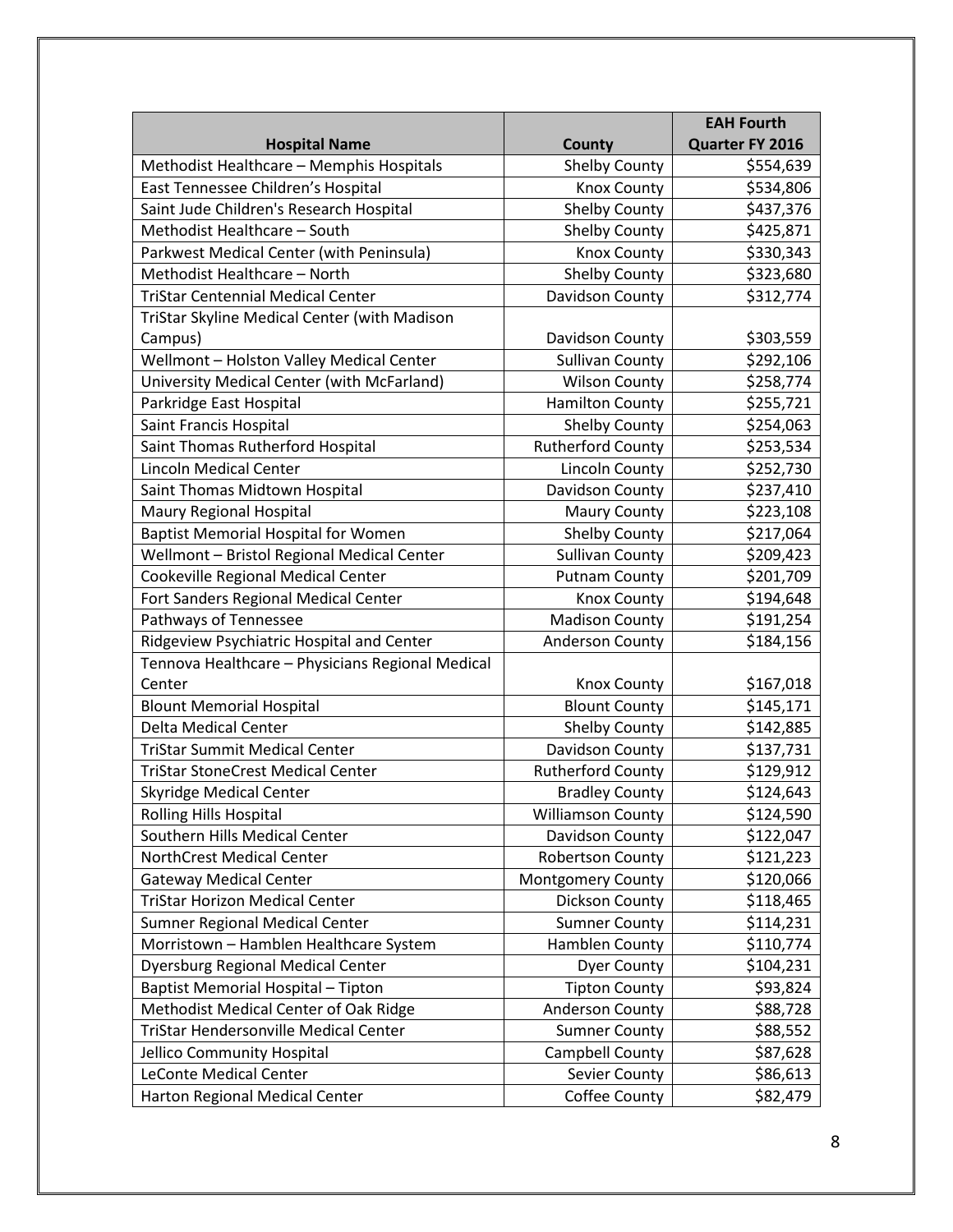|                                                |                         | <b>EAH Fourth</b> |
|------------------------------------------------|-------------------------|-------------------|
| <b>Hospital Name</b>                           | <b>County</b>           | Quarter FY 2016   |
| Takoma Regional Hospital                       | <b>Greene County</b>    | \$81,797          |
| Tennova Healthcare - LaFollette Medical Center | Campbell County         | \$78,205          |
| <b>Grandview Medical Center</b>                | <b>Marion County</b>    | \$76,479          |
| Skyridge Medical Center - Westside             | <b>Bradley County</b>   | \$73,248          |
| Southern Tennessee Regional Health System -    |                         |                   |
| Winchester                                     | Franklin County         | \$66,037          |
| United Regional Medical Center and Medical     |                         |                   |
| <b>Center of Manchester</b>                    | Coffee County           | \$63,642          |
| <b>Sycamore Shoals Hospital</b>                | <b>Carter County</b>    | \$63,216          |
| Indian Path Medical Center                     | <b>Sullivan County</b>  | \$62,582          |
| Lakeway Regional Hospital                      | Hamblen County          | \$61,337          |
| <b>Roane Medical Center</b>                    | Roane County            | \$59,394          |
| Laughlin Memorial Hospital                     | <b>Greene County</b>    | \$59,012          |
| Starr Regional Medical Center - Athens         | <b>McMinn County</b>    | \$58,102          |
| Regional Hospital of Jackson                   | <b>Madison County</b>   | \$58,072          |
| <b>Hardin Medical Center</b>                   | <b>Hardin County</b>    | \$57,172          |
| Crockett Hospital                              | Lawrence County         | \$54,869          |
| <b>Henry County Medical Center</b>             | <b>Henry County</b>     | \$54,731          |
| <b>Stones River Hospital</b>                   | Cannon County           | \$52,962          |
| Wellmont Hawkins County Memorial Hospital      | <b>Hawkins County</b>   | \$51,837          |
| Saint Thomas River Park Hospital               | <b>Warren County</b>    | \$48,886          |
| Jamestown Regional Medical Center              | <b>Fentress County</b>  | \$46,344          |
| Hillside Hospital                              | <b>Giles County</b>     | \$44,719          |
| Livingston Regional Hospital                   | <b>Overton County</b>   | \$43,699          |
| <b>Heritage Medical Center</b>                 | <b>Bedford County</b>   | \$43,182          |
| Baptist Memorial Hospital - Union City         | <b>Obion County</b>     | \$42,731          |
| <b>McNairy Regional Hospital</b>               | <b>McNairy County</b>   | \$39,796          |
| <b>Claiborne County Hospital</b>               | <b>Claiborne County</b> | \$39,097          |
| McKenzie Regional Hospital                     | <b>Carroll County</b>   | \$35,097          |
| Erlanger Health System - East Campus           | <b>Hamilton County</b>  | \$31,344          |
| <b>Henderson County Community Hospital</b>     | <b>Henderson County</b> | \$28,628          |
| <b>Volunteer Community Hospital</b>            | <b>Weakley County</b>   | \$27,238          |
| <b>Wayne Medical Center</b>                    | <b>Wayne County</b>     | \$25,639          |
| <b>DeKalb Community Hospital</b>               | DeKalb County           | \$21,953          |
| <b>Decatur County General Hospital</b>         | <b>Decatur County</b>   | \$18,179          |
| Baptist Memorial Hospital - Huntingdon         | Carroll County          | \$17,300          |
| Southern Tennessee Regional Health System -    |                         |                   |
| Sewanee                                        | Franklin County         | \$9,647           |
| <b>TOTAL</b>                                   |                         | \$25,000,000      |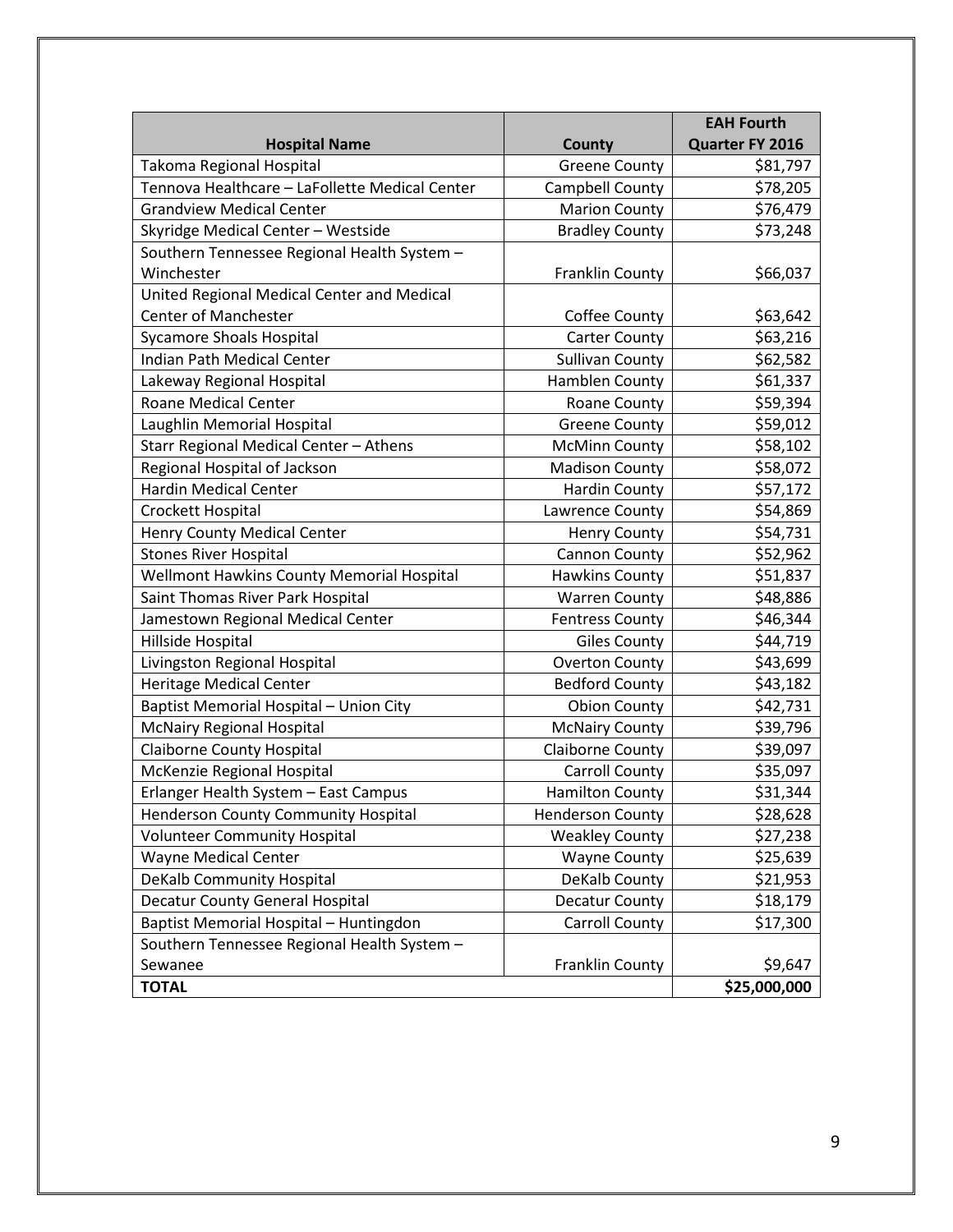# **Number of Recipients on TennCare and Costs to the State**

During the month of June 2016, there were 1,521,024 Medicaid eligibles and 28,453 Demonstration eligibles enrolled in TennCare, for a total of 1,549,477 persons.

Estimates of TennCare spending for the fourth quarter of State Fiscal Year 2016 are summarized in the table below.

| <b>Spending Category</b> | Fourth Quarter FY 2016* |
|--------------------------|-------------------------|
| MCO services**           | \$1,084,603,900         |
| Dental services          | \$40,220,600            |
| Pharmacy services        | \$303,356,800           |
| Medicare "clawback"***   | \$51,257,700            |

*\*These figures are cash basis as of June 30 and are unaudited.*

 $\overline{a}$ 

*\*\*This figure includes Integrated Managed Care MCO expenditures.*

*\*\*\*The Medicare Part D clawback is money states are required to pay to the federal government to help offset costs the federal government incurs by covering the prescription benefit for enrollees who have both Medicare and Medicaid.*

# **Viability of MCCs in the TennCare Program**

**Claims payment analysis.** TennCare's prompt pay requirements may be summarized as shown below.

| <b>Entity</b> | <b>Standard</b>                                                      | <b>Authority</b>     |
|---------------|----------------------------------------------------------------------|----------------------|
| <b>MCOs</b>   | 90% of clean claims for payment for services delivered to            | TennCare contract    |
| (non-CHOICES  | TennCare enrollees are processed and, if appropriate, paid           | and in accordance    |
| services)     | within 30 calendar days of the receipt of such claims.               | with T.C.A. § 56-32- |
|               |                                                                      | 126(b)               |
|               | 99.5% of all provider claims are processed, and, if                  |                      |
|               | appropriate, paid within 60 calendar days of receipt.                |                      |
| <b>MCOs</b>   | 90% of clean electronically submitted Nursing Facility and           | TennCare contract    |
| (CHOICES      | applicable Home and Community Based Services claims <sup>4</sup> are |                      |
| services)     | processed and paid within 14 calendar days of receipt.               |                      |
|               |                                                                      |                      |
|               | 99.5% of clean electronically submitted Nursing Facility and         |                      |
|               | applicable Home and Community Based Services claims <sup>5</sup> are |                      |
|               | processed and paid within 21 calendar days of receipt.               |                      |

<span id="page-9-1"></span><span id="page-9-0"></span><sup>&</sup>lt;sup>4</sup> Excludes Personal Emergency Response Systems (PERS), assistive technology, minor home modifications, and pest control claims. Claims for delivery of these services are handled like general MCO claims.  $<sup>5</sup>$  Ibid.</sup>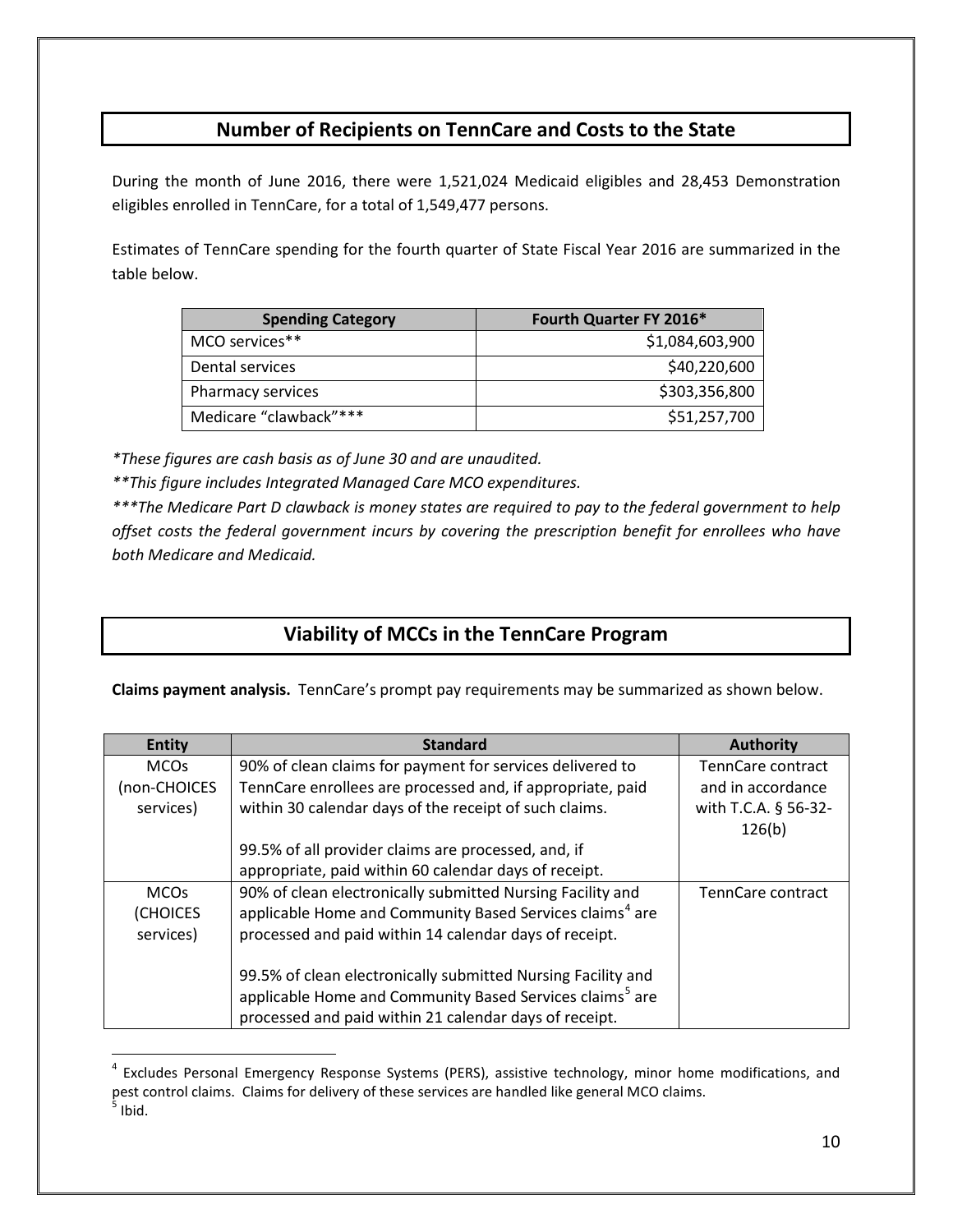| <b>Entity</b> | <b>Standard</b>                                              | <b>Authority</b>     |
|---------------|--------------------------------------------------------------|----------------------|
| <b>DBM</b>    | 90% of clean claims for payment for services delivered to    | TennCare contract    |
|               | TennCare enrollees are processed, and, if appropriate, paid  | and in accordance    |
|               | within 30 calendar days of the receipt of such claims.       | with T.C.A. § 56-32- |
|               |                                                              | 126(b)               |
|               | 99.5% of all provider claims are processed, and, if          |                      |
|               | appropriate, paid within 60 calendar days of receipt.        |                      |
| <b>PBM</b>    | 100% of all clean claims submitted by pharmacy providers are | TennCare contract    |
|               | paid within 10 calendar days of receipt.                     |                      |

The MCOs, the DBM, and the PBM are required to submit monthly claims data files of all TennCare claims processed to the Tennessee Department of Commerce and Insurance (TDCI) for verification of statutory and contractual prompt pay compliance. The plans are required to separate their claims data by claims processor (e.g., MCO, vision benefits manager, etc.). Furthermore, the MCOs are required to identify separately non-emergency transportation (NEMT) claims in the data files. Finally, the MCOs are required to submit separate claims data files representing a subset of electronically submitted Nursing Facility and applicable Home and Community Based Services claims for CHOICES enrollees. TDCI then performs an analysis and reports the results of the prompt pay analyses by NEMT and CHOICES claim types, by claims processor, and by total claims processed for the month.

If an MCO does not comply with the prompt pay requirements based on the total claims processed in a month, TDCI has the statutory authority to levy an administrative penalty of \$10,000 for each month of non-compliance after the first instance of non-compliance was reported to the plan. The TennCare Bureau can also assess liquidated damages pursuant to the terms of the TennCare Contract. If the DBM and PBM do not meet their contractual prompt pay requirements, only the TennCare Bureau can assess applicable liquidated damages against these entities.

**Net worth and company action level requirements.** According to Tennessee's "Health Maintenance Organization Act of 1986" statute (T.C.A. § 56-32-101 *et seq.*), the minimum net worth requirement for each TennCare MCO is calculated based on premium revenue reported on the National Association of Insurance Commissioners (NAIC) Annual Financial Statement for the most recent calendar year, as well as any TennCare payments made to the MCO that are not reported as premium revenue.

During the April-June 2016 quarter, the MCOs submitted their NAIC First Quarter 2016 Financial Statements. As of March 31, 201[6](#page-10-0), TennCare MCOs reported net worth as indicated in the table below.<sup>6</sup>

| <b>MCO</b>                         | <b>Net Worth</b>   | Reported         | Excess/       |
|------------------------------------|--------------------|------------------|---------------|
|                                    | <b>Requirement</b> | <b>Net Worth</b> | (Deficiency)  |
| Amerigroup Tennessee               | \$29,016,782       | \$153,385,375    | \$124,368,593 |
| UnitedHealthcare Plan of the River | \$55,361,026       | \$419,602,706    | \$364,241,680 |
| Valley (UnitedHealthcare Community |                    |                  |               |

<span id="page-10-0"></span> $6$  The "Net Worth Requirement" and "Reported Net Worth" figures in the table are based on the MCOs' companywide operations, not merely their TennCare operations.

 $\overline{a}$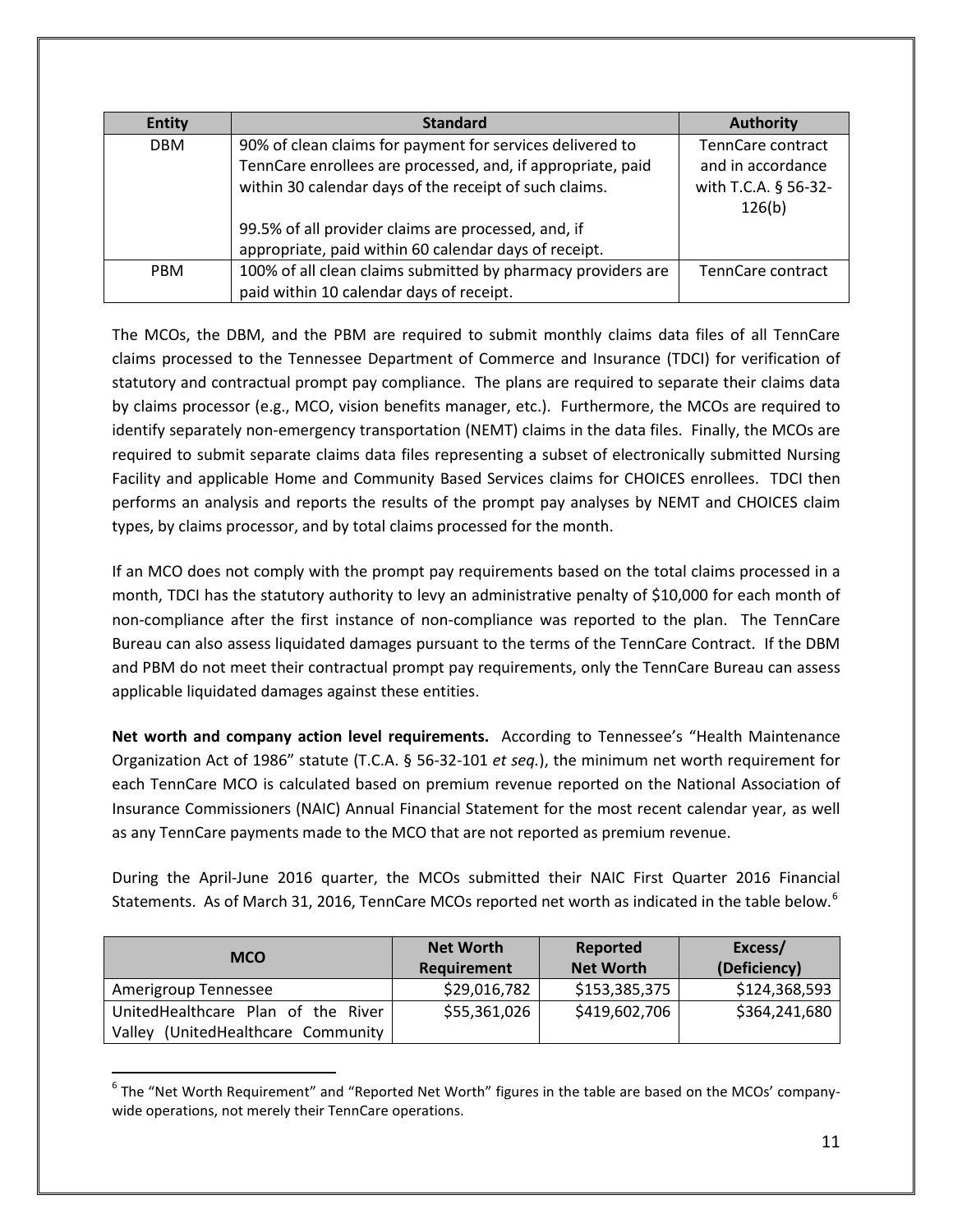| <b>MCO</b>                            | <b>Net Worth</b><br>Requirement | Reported<br><b>Net Worth</b> | Excess/<br>(Deficiency) |
|---------------------------------------|---------------------------------|------------------------------|-------------------------|
| Plan)                                 |                                 |                              |                         |
| Volunteer State Health Plan (BlueCare | \$43,251,806                    | \$346,137,825                | \$302,886,019           |
| & TennCare Select)                    |                                 |                              |                         |

During the April-June 2016 quarter, the MCOs were also required to comply with Tennessee's "Risk-Based Capital for Health Organizations" statute (T.C.A. § 56-46-201 *et seq.*). Risk-based capital (RBC) involves a method of calculating the minimum amount of capital necessary for a health entity to support its overall business operations depending on its size and risk profile. A health entity with a higher amount of risk is required to hold a higher amount of capital. The RBC statute gives TDCI the authority and mandate to use preventive and corrective measures that vary depending on the amount of capital deficiency indicated by the RBC calculations. A "Company Action Level" deficiency (defined at T.C.A. § 56-46-203(a)) would require the submission of a plan to correct the entity's capital deficiency.

The following table compares the MCOs' net worth to the Company Action Level requirements as of March 31, 2016:

| <b>MCO</b>                            | <b>Company Action</b> | Reported         | Excess/       |
|---------------------------------------|-----------------------|------------------|---------------|
|                                       | Level                 | <b>Net Worth</b> | (Deficiency)  |
| Amerigroup Tennessee                  | \$104,759,436         | \$153,385,375    | \$48,625,939  |
| UnitedHealthcare Plan of the River    | \$189,545,450         | \$419,602,706    | \$230,057,256 |
| Valley (UnitedHealthcare Community    |                       |                  |               |
| Plan)                                 |                       |                  |               |
| Volunteer State Health Plan (BlueCare | \$133,523,082         | \$346,137,825    | \$212,614,743 |
| & TennCare Select)                    |                       |                  |               |

All TennCare MCOs met their minimum net worth requirements and Company Action Level requirements as of March 31, 2016.

# **Success of Fraud Detection and Prevention**

The mission of the Tennessee Office of Inspector General (OIG) is to identify, investigate, and prosecute persons who commit fraud or abuse against the TennCare program and to recoup money owed to the State of Tennessee.The OIG receives case information from a variety of sources, including local law enforcement, the TennCare Bureau, Health Related Boards (HRB), the Department of Human Services (DHS), other State agencies, health care providers, Managed Care Contractors (MCCs), and the general public via the OIG website, fax, written correspondence, and phone calls to the OIG hotline. Selected statistics for the fourth quarter of Fiscal Year 2016 are as follows: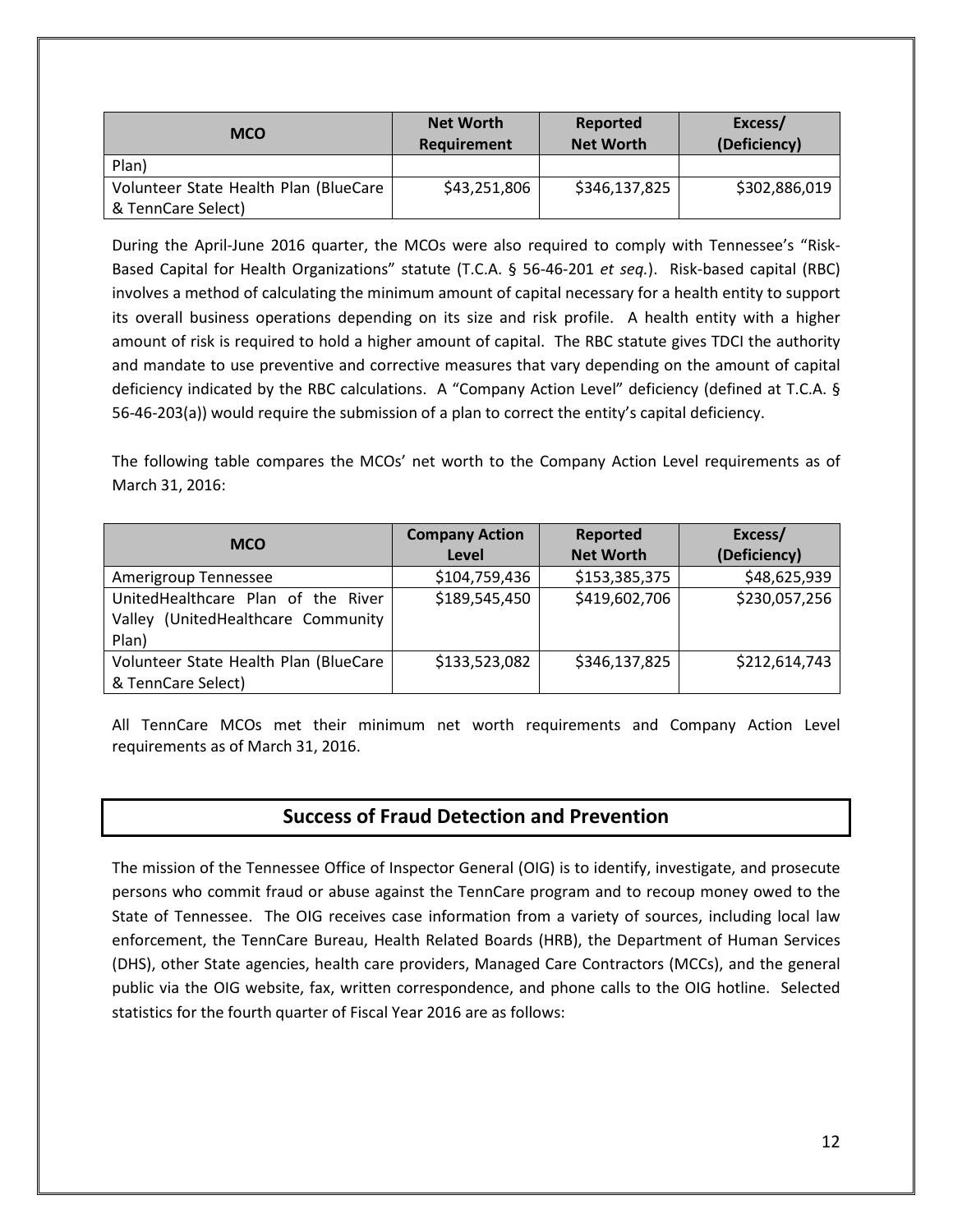#### **TennCare Fraud & Abuse Complaints**

|                          | <b>Fourth Quarter FY 2016</b> |
|--------------------------|-------------------------------|
| <b>Fraud Allegations</b> | 859                           |
| Abuse Allegations*       | 740                           |

*\* Abuse cases may be referred to the appropriate Managed Care Contractor (MCC), the TennCare Bureau, or DHS for further review/action.*

#### **Arrests, Convictions, and Judicial Diversion\***

|                                 | <b>Fourth Quarter FY 2016</b> |
|---------------------------------|-------------------------------|
| Arrests                         | 90                            |
| <b>Convictions</b>              | 44                            |
| Instances of Judicial Diversion |                               |

*\* Cases adjudicated during a particular fiscal year may have no relationship to dates of arrest during the same year.*

#### **Criminal Court: Fines & Costs Imposed**

|                                            | <b>Fourth Quarter FY 2016</b> |
|--------------------------------------------|-------------------------------|
| <b>Court Costs &amp; Taxes</b>             | \$1,220                       |
| <b>Fines</b>                               | \$23,710                      |
| Drug Funds/Forfeitures                     | \$315                         |
| <b>Criminal Restitution Ordered</b>        | \$172,435                     |
| Criminal Restitution Received <sup>7</sup> | \$63,301                      |

#### **Civil Restitution & Civil Court Judgments**

|                                         | <b>Fourth Quarter FY 2016</b> |
|-----------------------------------------|-------------------------------|
| Civil Restitution Ordered <sup>8</sup>  |                               |
| Civil Restitution Received <sup>9</sup> | \$17.422                      |

#### **Recommendations for Review**

|                                                 | <b>Fourth Quarter FY 2016</b> |
|-------------------------------------------------|-------------------------------|
| Recommended TennCare Terminations <sup>10</sup> |                               |

<span id="page-12-1"></span><span id="page-12-0"></span><sup>7</sup> Restitution may have been ordered in a fiscal year other than the one in which payment was actually received.<br><sup>8</sup> This total reflects dollars identified for recoupment by the OIG in such non-criminal contexts as civil administrative hearings, and voluntary reimbursements to TennCare.<br><sup>9</sup> A recoupment may be received in a quarter other than the one in which it is ordered.

 $\overline{a}$ 

<span id="page-12-3"></span><span id="page-12-2"></span> $10$  Recommendations that enrollees' TennCare coverage should be terminated are sent to the TennCare Bureau for review and determination of appropriate action. These recommendations are based on information received and reviewed by the OIG. The Bureau determines whether these referrals meet the criteria for termination. In reviewing these recommendations, TennCare must factor in some limitations, such as the inability to disenroll individuals in certain federally protected categories.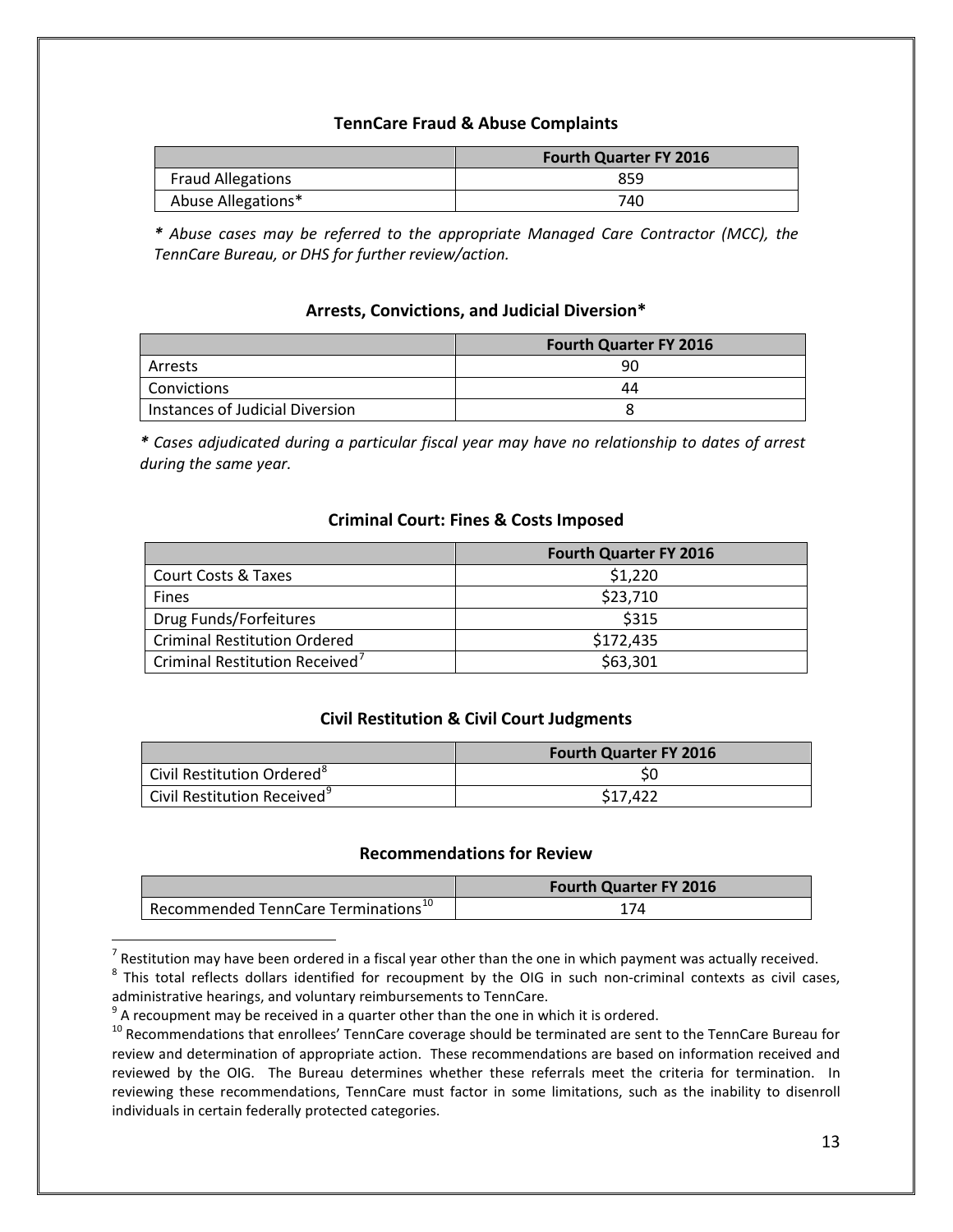|                                 | <b>Fourth Quarter FY 2016</b> |
|---------------------------------|-------------------------------|
| Potential Savings <sup>11</sup> | \$636.212                     |

#### **Statewide Communication**

In an effort to stay connected with local law enforcement and achieve the OIG's mission, Special Agents continue to meet in person with sheriffs and police chiefs throughout the state. These meetings further collaborative relationships and aid the mutual goal of stopping TennCare fraud and prescription drug diversion.

 $\overline{a}$ 

<span id="page-13-0"></span> $11$  Potential savings are determined by multiplying the number of enrollees whose coverage would be terminated, assuming all of the State's criteria for termination are met, by the average annual cost per enrollee for MCO, pharmacy, and dental services (currently estimated by TennCare to be \$3,656.39).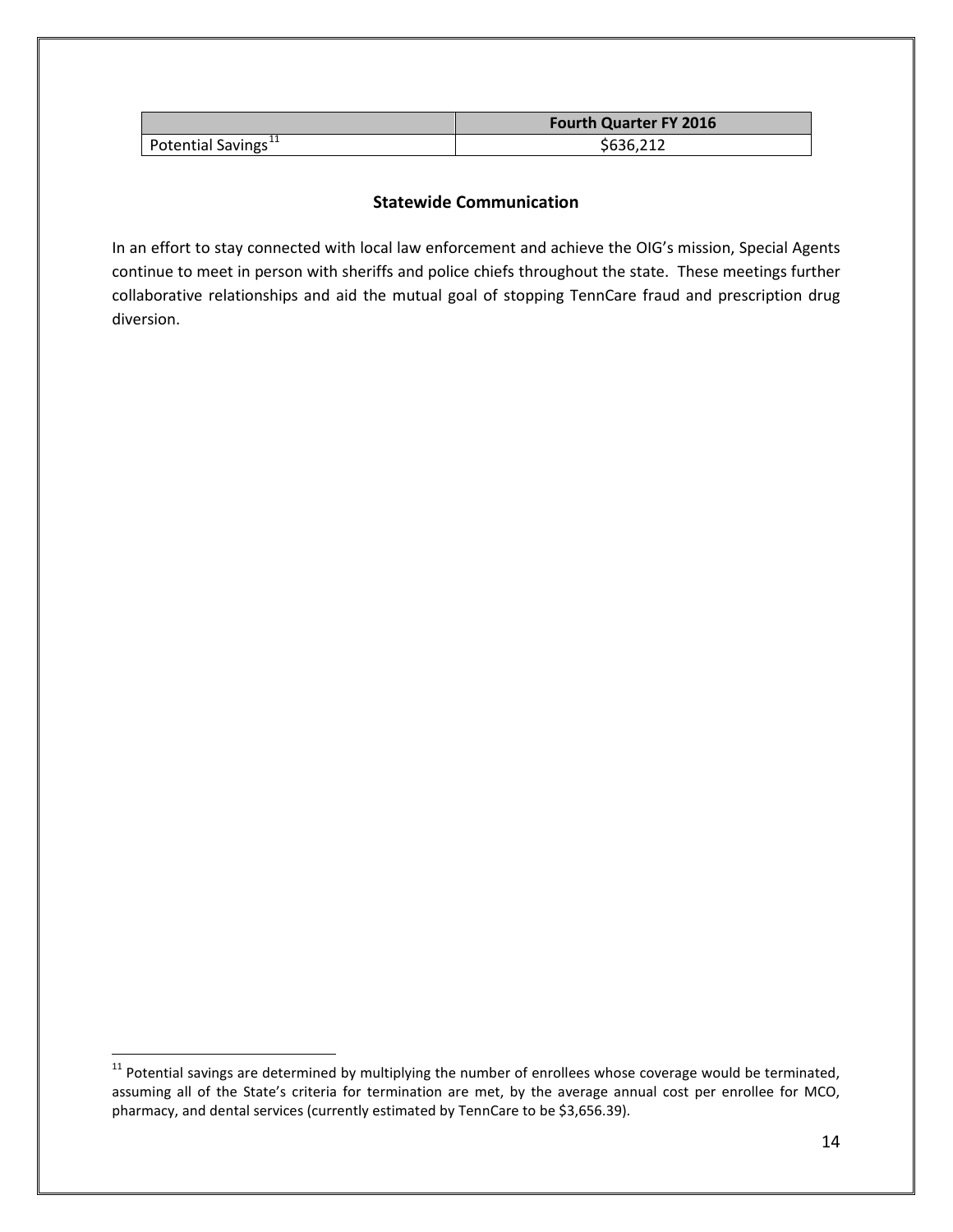**Appendix A**

# **TAG Recommendations for Tennessee Health Link**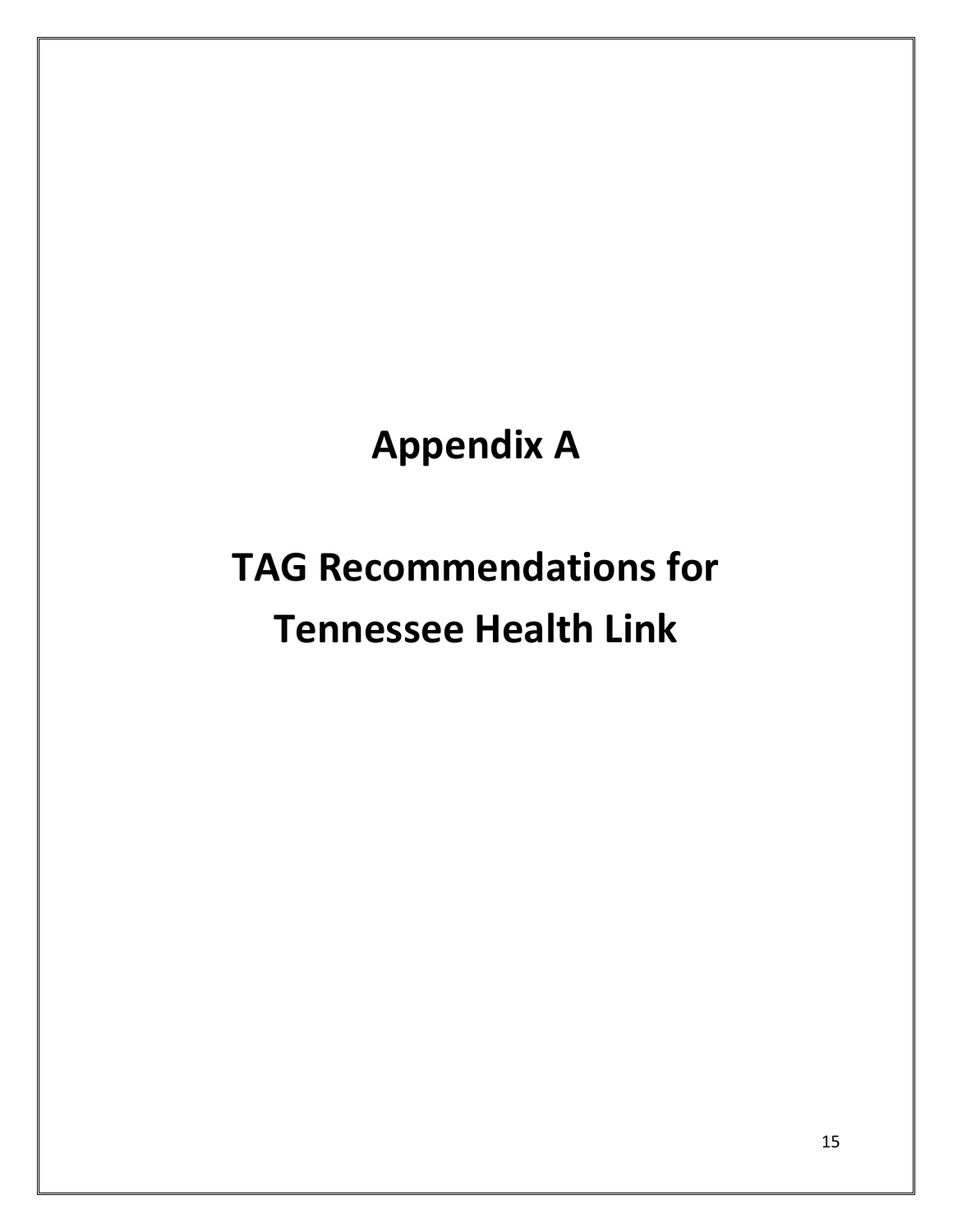#### Tennessee Health Link TAG recommendation summary

The Health Link TAG recommended the following areas as **sources of value** for the Health Link program: appropriateness of care setting and forms of delivery, increased access to care, improved treatment adherence, medication reconciliation, medication management, referrals to high-value behavioral health providers, appropriateness of treatment for physical health conditions, enhanced chronic condition management, and reduced readmissions through effective follow-up and transition management

The Health Link TAG recommended specific criteria for **Health Link member identification** based on three categories: 1) diagnostic criteria only (claims based), 2) diagnostic and utilization criteria (claims based), and 3) functional need (provider referral). For category 1, diagnostic criteria only, member identification criteria included a new or existing diagnosis code of attempted suicide or self-injury, bipolar disorder, homicidal ideation, or schizophrenia. For category 2, diagnostic and utilization criteria, member identification criteria included one or more behavioral health-related (a) inpatient admissions or (b) crisis stabilization unit admissions (18 or over), ED admissions (under 18), or residential treatment facility admissions; WITH a diagnosis of the following: abuse and psychological trauma, adjustment reaction, anxiety, conduct disorder, emotional disturbance of childhood and adolescence, major depression, other depression, other mood disorders, personality disorders, psychosis, psychosomatic disorders, PTSD, somatoform disorders, substance use or other / unspecified. For category 3, functional need, member identification criteria varied by date. Until October 1, 2016, member identification criteria will include a receipt of two or more Level 2 case management services. After October 1, 2016, there will need to be provider documentation of functional need, which is to be determined by the provider and verified by the Managed Care Organization (MCO). This is designed to align with Level 2 case management medical necessity criteria.

**Quality metrics** will be used to assess the quality of the Health Link providers. The TAG recommended the following behavioral health quality measures: 7-day and 30-day psychiatric hospital / RTF readmission rate, follow-up after hospitalization for mental illness within 7 days or within 30 days, initiation/engagement of alcohol and drug dependence treatment, antidepressant medication management, and use of multiple concurrent antipsychotics in children and adolescents. The TAG also recommended the following physical health quality measures: BMI and weight composite metric, immunization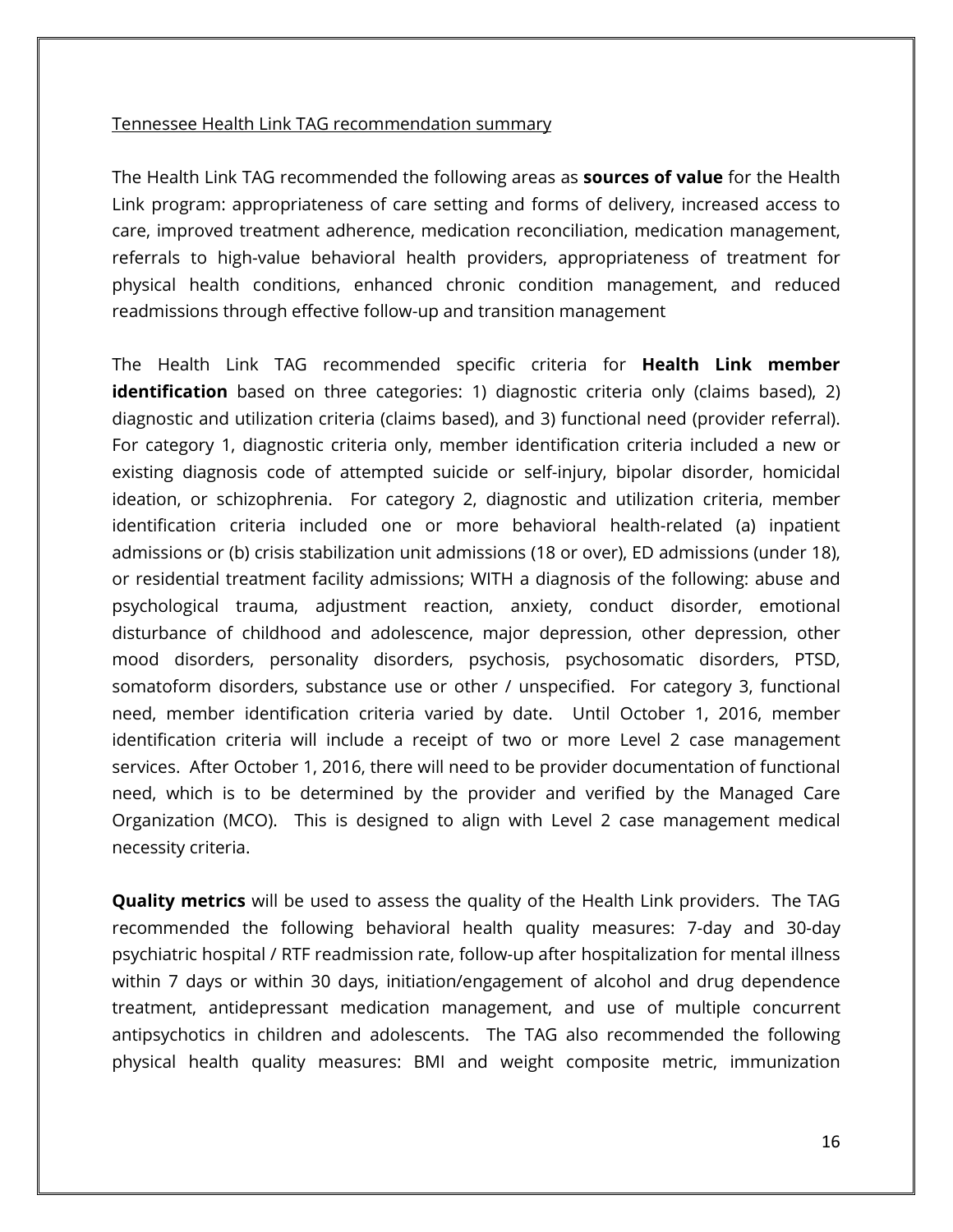composite metric, comprehensive diabetes care, EPSDT screening rate, and asthma medication management.

TAG members recommended a set of **activity requirements for providers** participating in Health Link. These requirements are grouped into seven categories: comprehensive care management, care coordination, referral to social supports, patient and family support, transitional care, health promotion, and population health management.

The TAG also provided recommendations regarding **Health Link provider eligibility requirements**. These requirements include: stated commitment to collaboration with primary care, being part of a Community Mental Health Center or other qualified Health Link provider (i.e., mental health clinic, FQHC, PCP, or BH specialty) with at least 250 assigned Health Link members across all MCOs, commitment to the adoption of the state care coordination tool, and a documented plan to progress toward CMS e-prescribing requirements by October 2017. For personnel specifically, eligibility requirements include one individual designated as Health Link point of contact, identification of a care team, and capability to provide behavioral health services onsite. The care team includes lead clinical care coordinator(s), such as a Registered Nurse, to coordinate with medical professionals as well as case manager(s) to be the primary point of contact for the patient and family. To be considered capable of providing behavioral health services onsite, a psychiatrist, or a licensed master-level mental health professional and a primary care physician, or a psychologist and a primary care physician must be on staff or accessible through affiliation.

The TAG made recommendations for the **training and technical supports** for Health Link providers. For Health Link leaders, training and technical supports should focus on business support, workflow management, patient access, and workforce management. Supports for clinical care coordinators should include management training, clinical workflows training and patient engagement training including individual and organizationlevel methods. For case managers, this training should include patient education and support training, family and community engagement training, and clinical workflows training. Last, training and technical supports for direct clinical service providers should focus on clinical workflows and patient engagement.

**Key practice transformation services** were also recommended by the TAG members and include three stages: 1) pre-transformation assessment, 2) practice transformation support curriculum, 3) semi-annual assessment.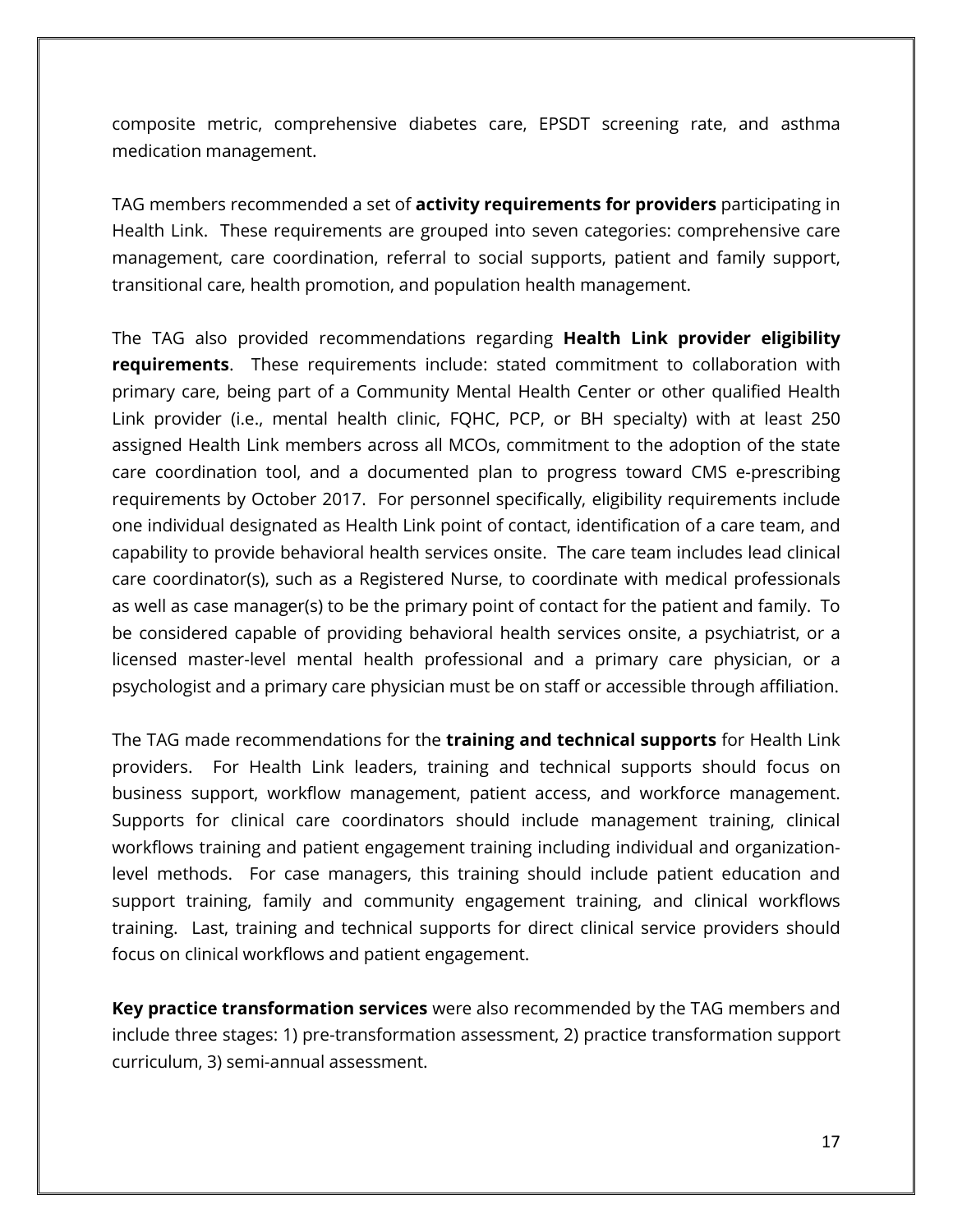1. The pre-transformation assessment is an initial, rapid, standardized assessment to develop a tailored curriculum for each site to establish baseline level of readiness for transformation. The assessment will focus on the strengths and gaps in workforce, infrastructure, and workflows as they relate to capabilities and transformation milestones, prioritizing areas for improvement.

2. The practice transformation support curriculum is a standard curriculum that can be tailored for each Health Link site based on the needs identified in the pretransformation assessment. The curriculum will cover first and second years of transformation including frequency and structure of learning activities. Curriculum may include content structured through the following: learning collaboratives, large format inperson trainings, live webinars, recorded trainings, and on-site coaching.

3. The semi-annual assessment is designed to assess the progress toward each provider transformation milestone every six months and to document this progress.

TAG members made the following recommendations to encourage **patient engagement**  in Health Link: skill building on health literacy and self-care, motivational interviewing, peer support and/or peer recovery services, scheduling, follow-up and reminders, in-person accompaniment to appointments, facesheets or dashboards to support patient recognition and relationship, incentives where possible, and training curriculum to address patient engagement including standard materials for physical health. The TAG also recommended patient actions to reinforce and encourage participation, such as adherence to primary care, behavioral health, and specialist appointments, adherence to medication, reduced risk factor activity (e.g., exercise, less smoking), and enhanced reliance on crisis support. Health Links will have the flexibility to innovate on how they will engage patients.

The Health Link TAG recommended that **provider reports** include the following sections of information: Health Link overview, quality performance report, efficiency performance report, and reporting-only measures (e.g., total costs of care). The Health Link overview section will include basic information such as assigned members and training milestones. The quality performance report will track progress against previous performance and compare to peer organizations and state and national benchmarks (where available). The efficiency performance report will similarly track progress against previous performance and compare peer organizations and state and national benchmarks (where available).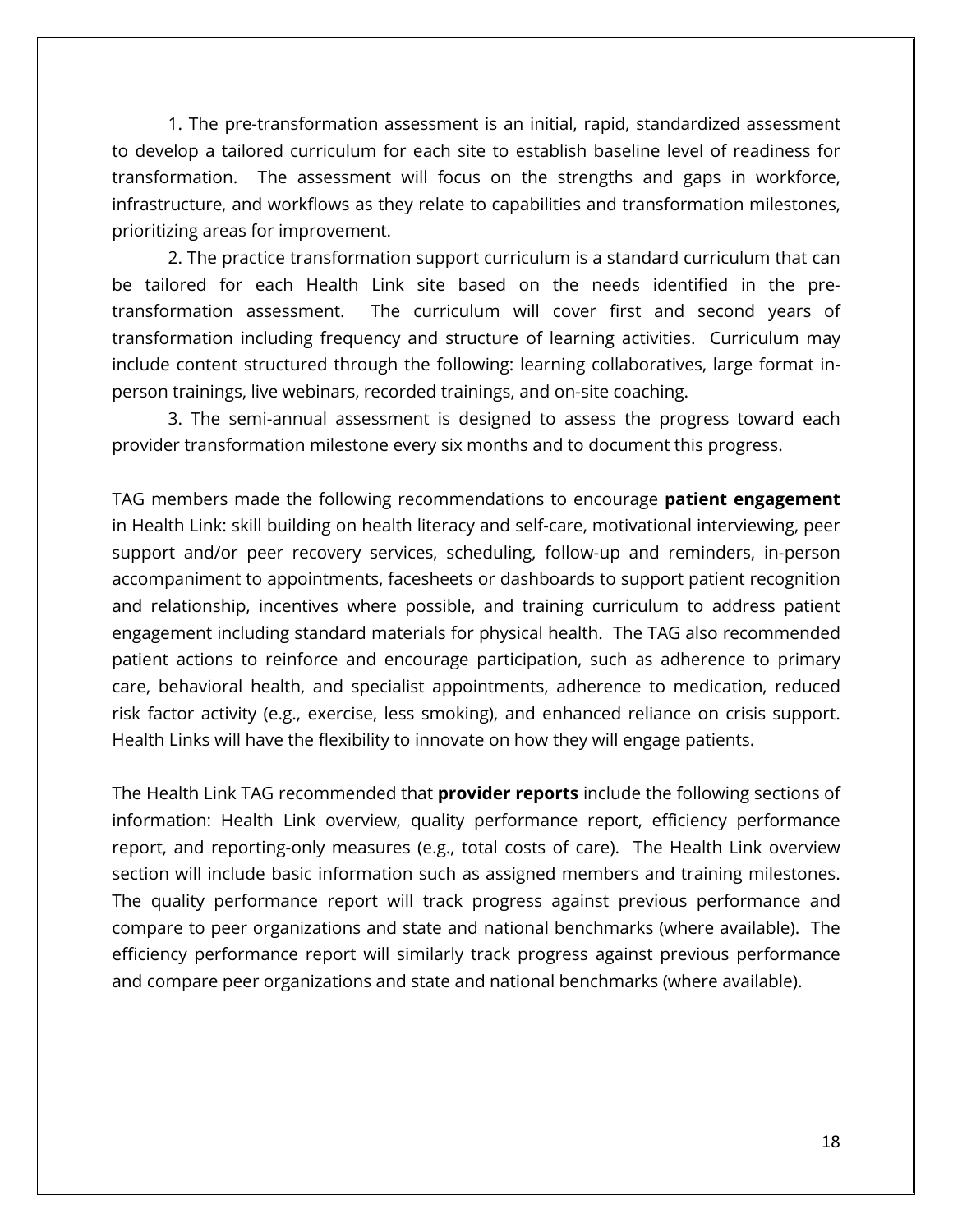# **Appendix B**

# **TAG Recommendations for Wave 5 Episodes of Care**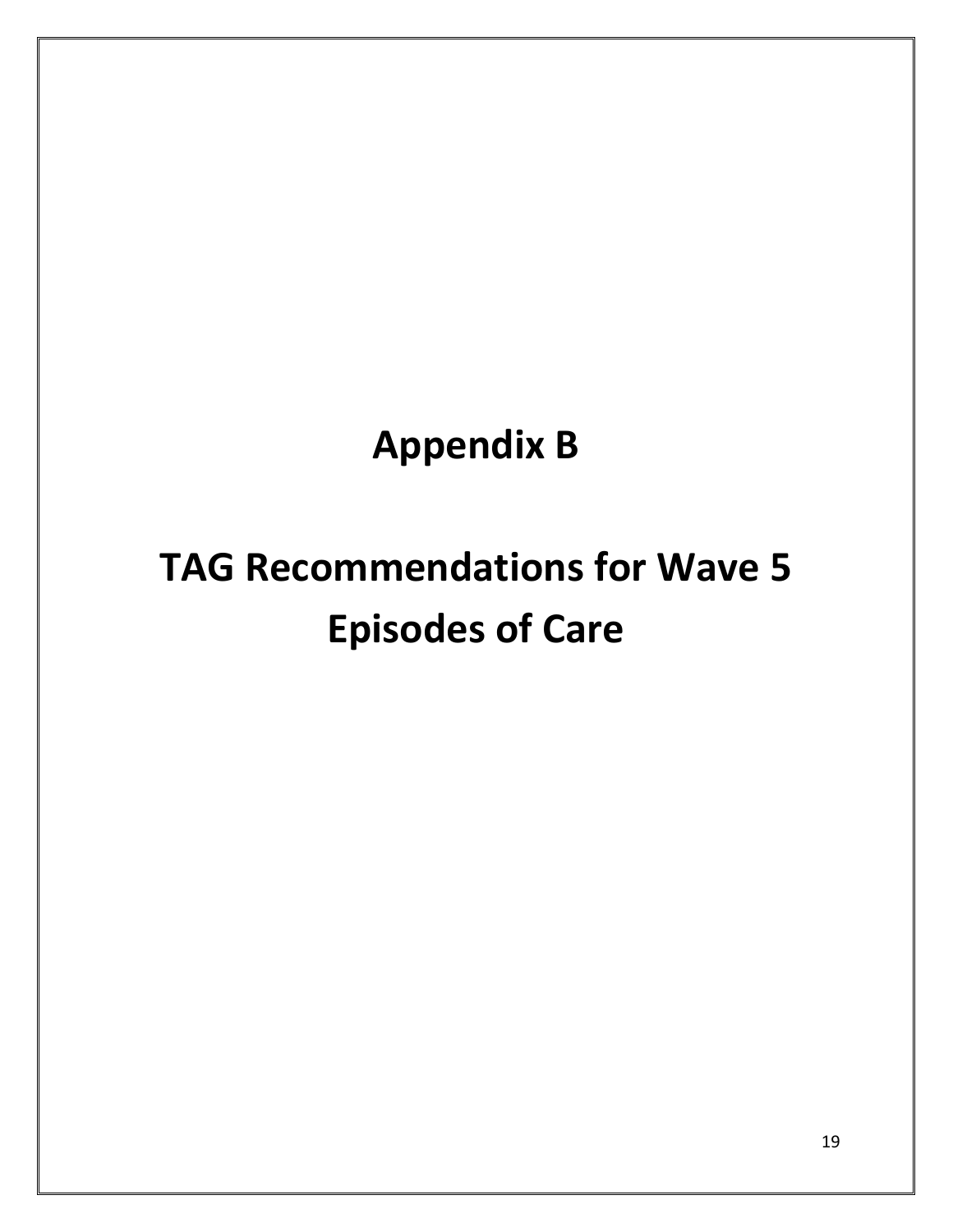#### Breast Biopsy episode design summary

#### Identifying episode triggers

A breast biopsy episode is triggered by a professional claim with one of the defined procedure codes for a punch biopsy, core needle biopsy, or open biopsy, and an inpatient or outpatient facility claim with a primary diagnosis code of breast cancer or symptoms, except when the biopsy is performed in an office setting.

#### Attributing episodes to quarterbacks

The quarterback is the physician or physician group that performed the triggering procedure. The contracting entity ID will be used to identify the quarterback. Quarterback reports should provide the information needed to better manage variation in diagnostic workup leading up to biopsy.

# Identifying services to include in episode spend

Services to include in episode spend are: specific evaluation and management, imaging, and testing up to 90 days before the triggering procedure; all medical services and specific medications during the stay or visit where the triggering procedure is performed; specific care after discharge, procedures, evaluation and management, imaging, testing, pathology, anesthesia, and medications up to 30 days after the triggering procedure. Services to exclude from episode spend are: sentinel lymph node biopsy, axillary lymphadenectomy, mastectomy, radiation therapy, breast reconstruction, port placement, and antineoplastic therapy (including hormonal therapy) procedures up to 30 days after the triggering procedure is performed.

#### Excluding episodes

There are three types of exclusions. Business exclusions: available information is not comparable or is incomplete. Clinical exclusions: patient's care pathway is different for clinical reasons. These include patients receiving a mastectomy during the same stay or visit as the triggering biopsy and patients receiving a sentinel lymph node biopsy, axillary lymphadenectomy, mastectomy, radiation therapy, antineoplastic therapy administration, or oral antineoplastics (except hormonal therapy) up to 30 days after the biopsy. High cost outlier exclusions: episode's risk-adjusted spend is three standard deviations above the mean.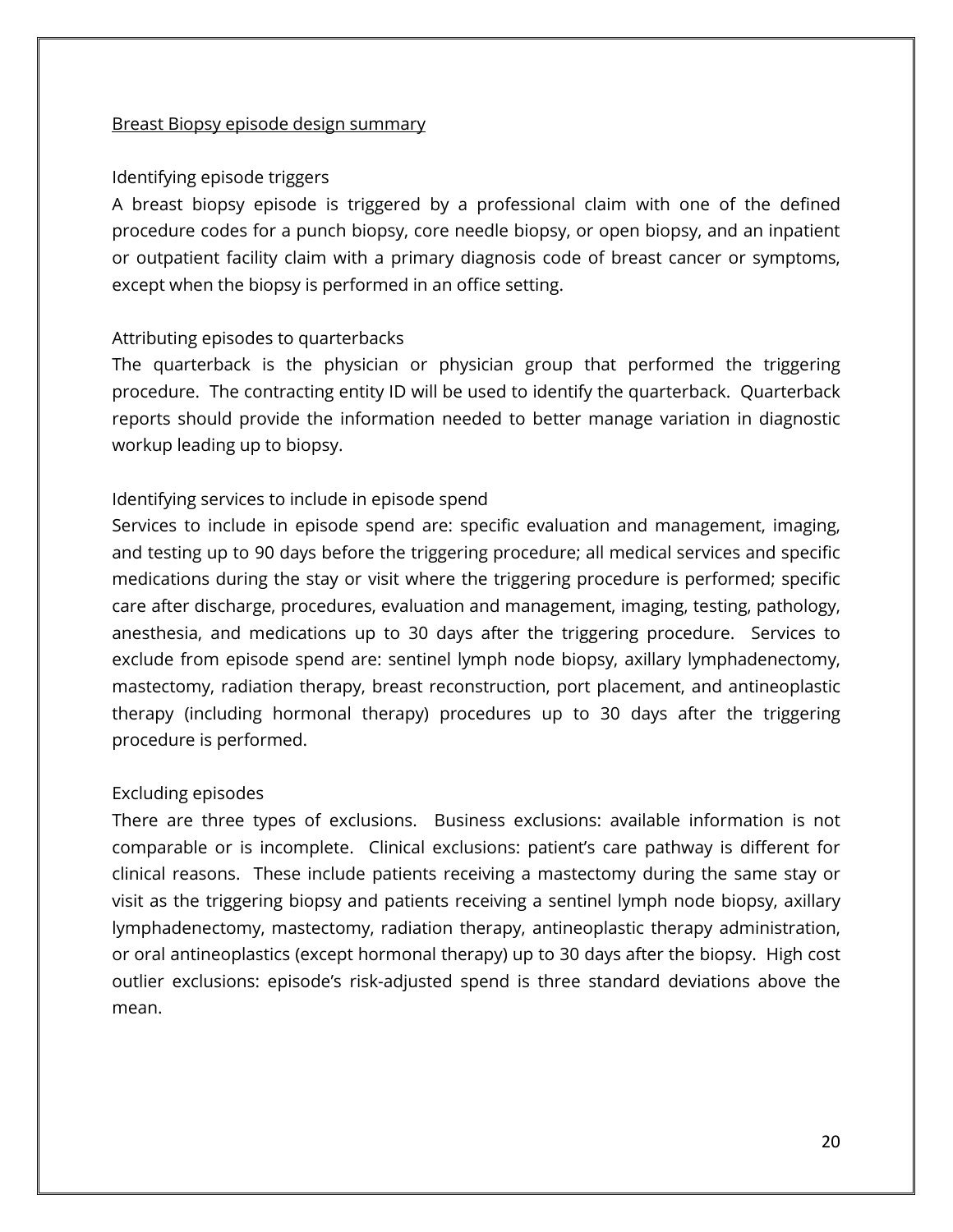# Determining quality metrics performance

Quality metrics tied to gain sharing are: percentage of valid episodes with diagnostic imaging up to 90 days prior to the biopsy; percentage of valid episodes triggered on core needle biopsies; percentage of valid and invalid episodes with complete patient-level clinical factor reporting to the Tennessee Cancer Registry within four months for patients receiving a breast cancer diagnosis within 30 days of procedure.

Quality metrics not tied to gain sharing are: percentage of valid episodes with surgical complications up to 30 days after the biopsy; percentage of valid episodes with a subsequent breast biopsy or excision up to 30 days after the biopsy; percentage of valid episodes with genetic testing where patient has documented family history of breast, ovarian, tubal, or peritoneal cancer; percentage of valid episodes where a BI-RADS4 or 5 mammogram is followed up by biopsy within seven to ten days; percentage of valid episodes with a follow-up visit within 30 days of procedure; percentage of valid and invalid episodes with biopsy pathology results including pTcategory, pNcategory, and histologic grade.

# Breast Cancer Mastectomy episode design summary

# Identifying episode triggers

The mastectomy episode is triggered by a professional claim with one of the defined procedure codes for a sentinel lymph biopsy, axillary lymphadenectomy, partial mastectomy, total mastectomy, or radical mastectomy and an inpatient or outpatient facility claim with a primary diagnosis code of breast cancer or symptoms.

#### Attributing episodes to quarterbacks

The quarterback is the physician or physician group that performed the triggering procedure. The contracting entity ID will be used to identify the quarterback.

# Identifying services to include in episode spend

The services to include in episode spend are: specific evaluation and management, imaging, testing, procedures, and pathology up to 30 days before the triggering procedure; all medical services and specific medications during the stay where the triggering procedure is performed; specific evaluation and management, medications, pathology, procedures, imaging, testing, anesthesia, and care after discharge up to 30 days after the triggering procedure; neo-adjuvant radiation therapy up to 180 days before the triggering procedure for patients without locally advanced and unresponsive to chemotherapy and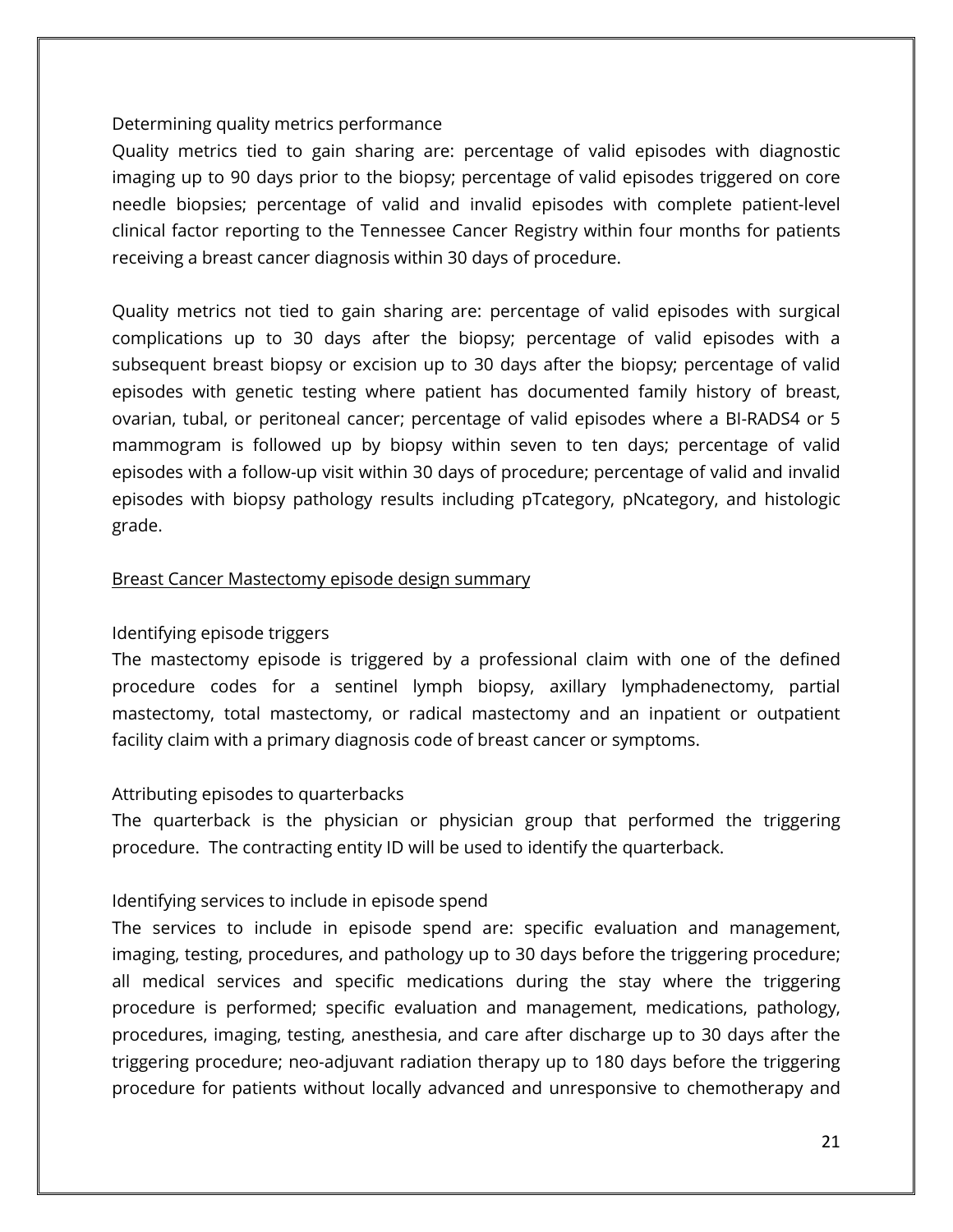ipsilateral cancer recurrence following a lumpectomy. Services to exclude from episode spend are: reconstruction procedures, radiation therapy, and antineoplastic therapy during the entire episode; open, core needle, fine needle aspiration (FNA), or punch biopsies up to 180 days before the triggering procedure.

### Excluding episodes

There are three types of exclusions. Business exclusions: available information is not comparable or is incomplete. Clinical exclusions: patient's care pathway is different for clinical reasons. High cost outlier exclusions: episode's risk-adjusted spend is three standard deviations above the mean.

# Determining quality metrics performance

Quality metrics tied to gain sharing are: percentage of valid episodes that undergo a partial mastectomy; percentage of valid episodes with a surgical complication within 30 days of the mastectomy; percentage of valid and invalid episodes with complete Tennessee Cancer Registry reporting within four months of episode. Quality metrics not tied to gain sharing are: percentage of valid episodes that had repeat surgery for positive margins; percentage of valid episodes referred for breast reconstruction following a mastectomy; percentage of valid episodes referred to a medical oncologist for neo-adjuvant therapy prior to surgery; percentage of valid episodes stage I, II, or III, receiving breast conserving surgery and radiation therapy within one year of diagnosis; percentage of valid episodes with biopsy pathology results that include pTcategory, pNcategory, and histologic grade; percentage of valid episodes with documentation of hormone receptor status; percentage of valid episodes receiving neo-adjuvant radiation therapy up to 180-days before surgery; percentage of valid episodes with proper orientation of specimen.

#### Breast Cancer Medical Oncology episode design summary

# Identifying episode triggers

A medical oncology episode is triggered by a professional claim with one of the defined procedure codes for antineoplastic therapy infusion administration with either: a primary diagnosis code of breast cancer, or a primary diagnosis code of encounter for antineoplastic therapy and a confirming claim with a primary diagnosis code of breast cancer within six months; and a pharmacy claim with one of the defined medication codes for antineoplastic therapy and a confirming claim with a primary diagnosis code of breast cancer within six months.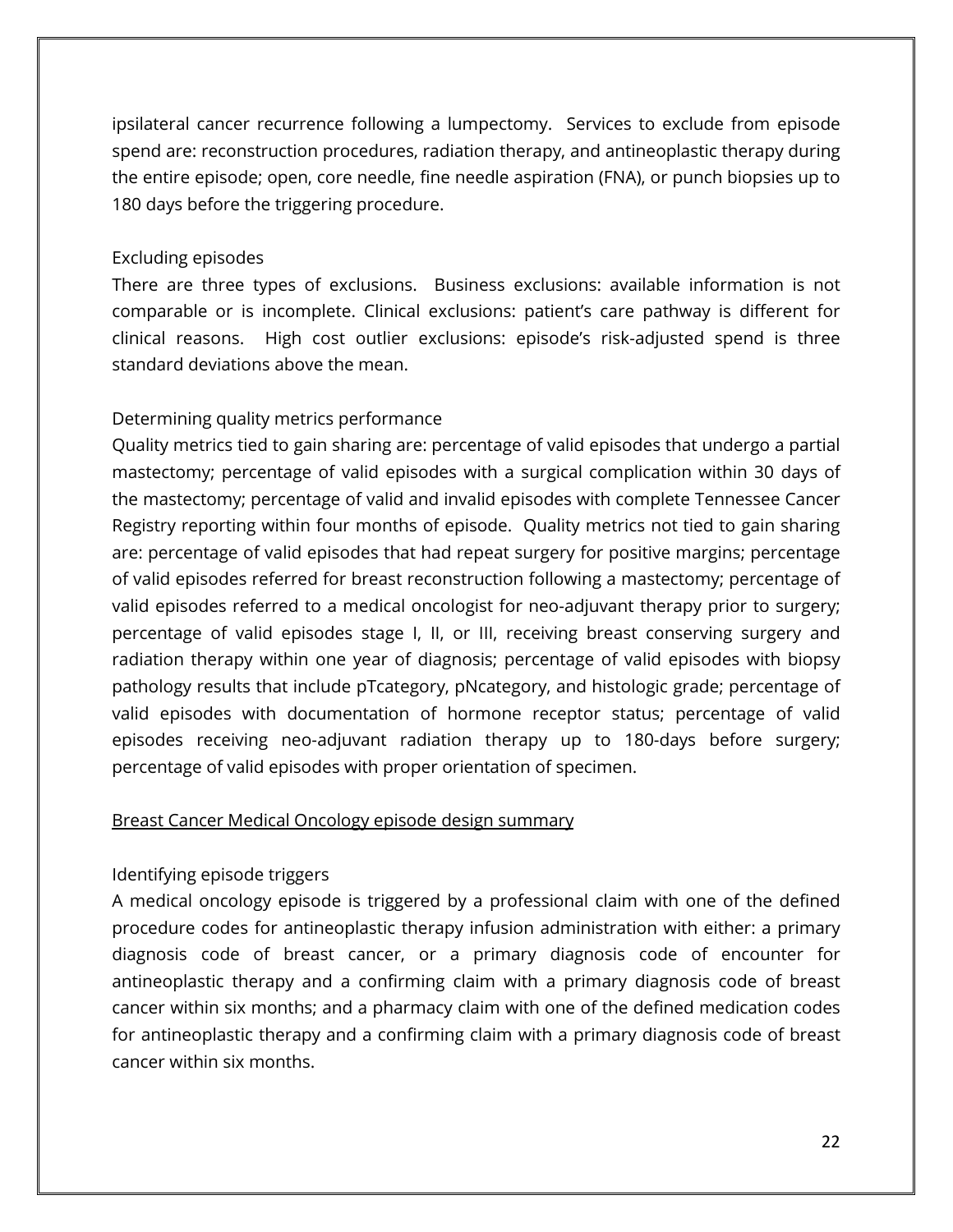#### Attributing episodes to quarterbacks

The quarterback is the physician or physician group with the plurality of antineoplastic therapy infusion administrations. If the patient does not have any antineoplastic therapy infusion administrations during the episode, the quarterback is the provider or group with the most visits. The contracting entity ID will be used to identify the quarterback.

### Identifying services to include in episode spend

The length of the medical oncology episode is 180 days. Services to include in episode spend are: specific evaluation and management, medications, pathology, procedures, imaging, testing, anesthesia, and care after discharge. Services to exclude from episode spend are mastectomy procedures, radiation therapy, and breast reconstruction.

# Excluding episodes

There are three types of exclusions. Business exclusions: available information is not comparable or is incomplete. Clinical exclusions: patient's care pathway is different for clinical reasons. High cost outlier exclusions: episode's risk-adjusted spend is three standard deviations above the mean.

# Determining quality metrics performance

Quality metrics tied to gain sharing are percentage of valid and invalid episodes with complete Tennessee Cancer Registry reporting within four months of the episode. Quality metrics not tied to gain sharing are: percentage of valid episodes with hospitalizations for therapy-related adverse events; percentage of valid episodes that are estrogen receptor (ER) or progesterone receptor (PR) positive breast cancer who were prescribed tamoxifen or aromatase inhibitors (AI); percentage of valid episodes receiving aromatase therapy for breast cancer who had a central dual energy X-ray absorptiometry (DXA) performed or pharmacologic therapy prescribed; average number of ED visits per episode; percentage of valid episodes that are HER2/neu3negative who are not administered trastuzumab; percentage of valid episodes that are HER2/neu3positive who are administered trastuzumab; percentage of valid episodes that receive HER23testing; percentage of valid episodes that have non-metastatic breast cancer and also receive a biomarker assay; percentage of valid episodes that do not receive chemotherapy within the 30 days before death; percentage of valid episodes that are re-biopsied once diagnosed with metastatic disease.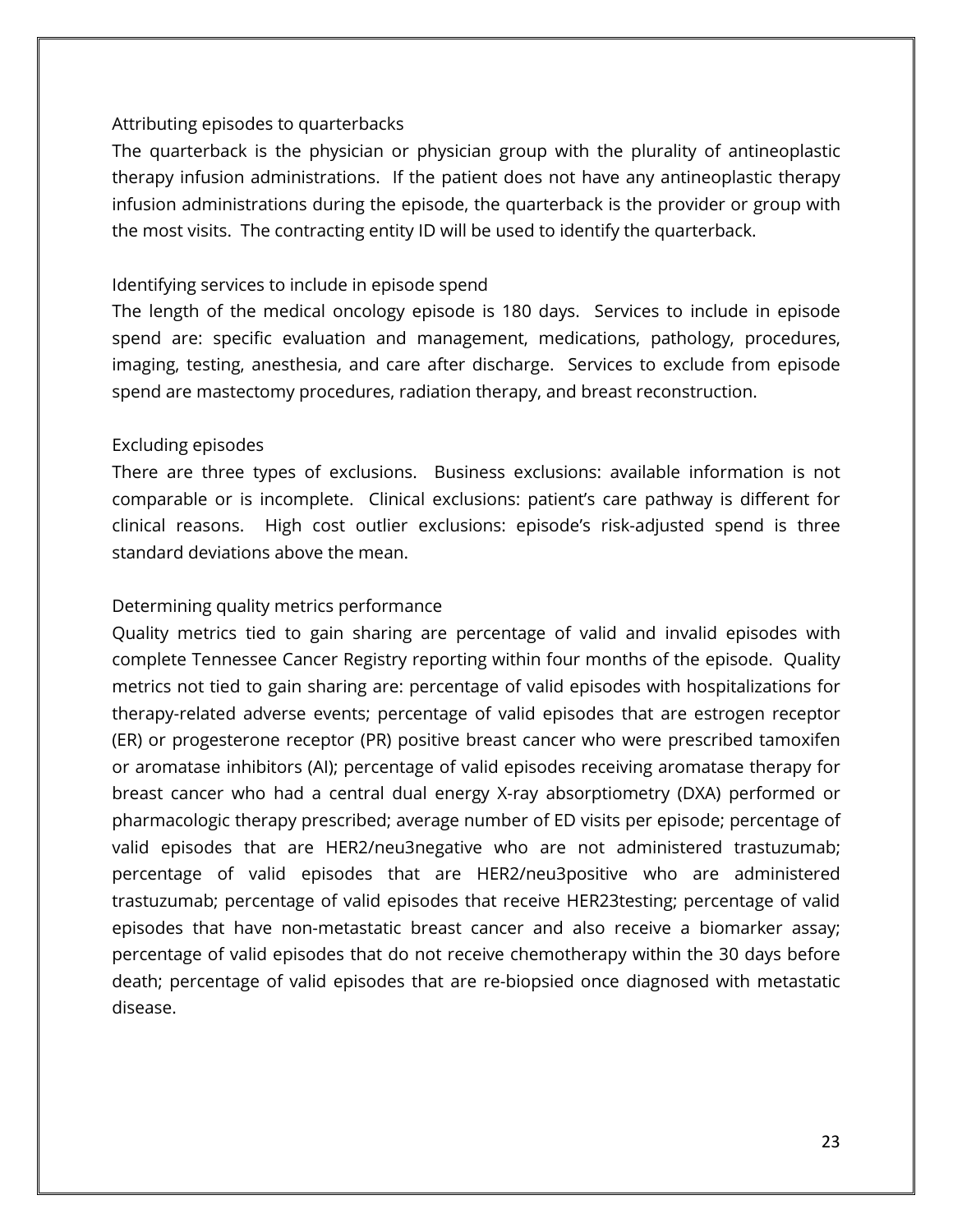#### Otitis Media episode design summary

#### Identifying episode triggers

An otitis media episode is triggered by a professional claim for an outpatient visit where either the primary diagnosis is one of the defined otitis media trigger codes, or the primary diagnosis is one of the defined otitis media contingent codes (including signs, symptoms, and EPSDT visits) with a secondary diagnosis code from the defined otitis media trigger codes.

#### Attributing episodes to quarterbacks

The quarterback is the physician or physician group that diagnosed the patient. The contracting entity ID will be used to identify the quarterback.

#### Identifying services to include in episode spend

Services to include in episode spend are: specific visits, procedures, anesthesia, imaging and testing, pathology, and medications during the trigger and up to 30 days after the trigger; care related to complications of otitis media up to 30 days after the trigger. Services to exclude from episode spend are specific visits (when EPSDT visit is concurrent with a specific evaluation and management—or "E&M"—visit) and procedures (e.g., mastoidectomy) during the trigger and up to 30 days after the trigger.

#### Excluding episodes

There are three types of exclusions. Business exclusions: available information is not comparable or is incomplete. Clinical exclusions: patient's care pathway is different for clinical reasons. These include episodes triggered in inpatient or observation room settings, or age (patients under 6 months or over 20 years old). High cost outlier exclusions: episode's risk adjusted spend is three standard deviations above the mean.

#### Determining quality metrics performance

Quality metrics tied to gain sharing are: percentage of valid episodes triggered by otitis media with effusion that did not have antibiotics filled; percentage of valid non-effusive otitis media episodes with antibiotics filled that are filled by amoxicillin. Quality metrics not tied to gain sharing are: percentage of valid episodes triggered by otitis media with effusion that did not have corticosteroids filled; percentage of valid and invalid episodes with tympanostomy performed that had tympanostomy indications; percentage of valid and invalid episodes with tympanostomy performed; percentage of valid episodes without follow-up visit up to 30 days after triggering visit; percentage of valid episodes that have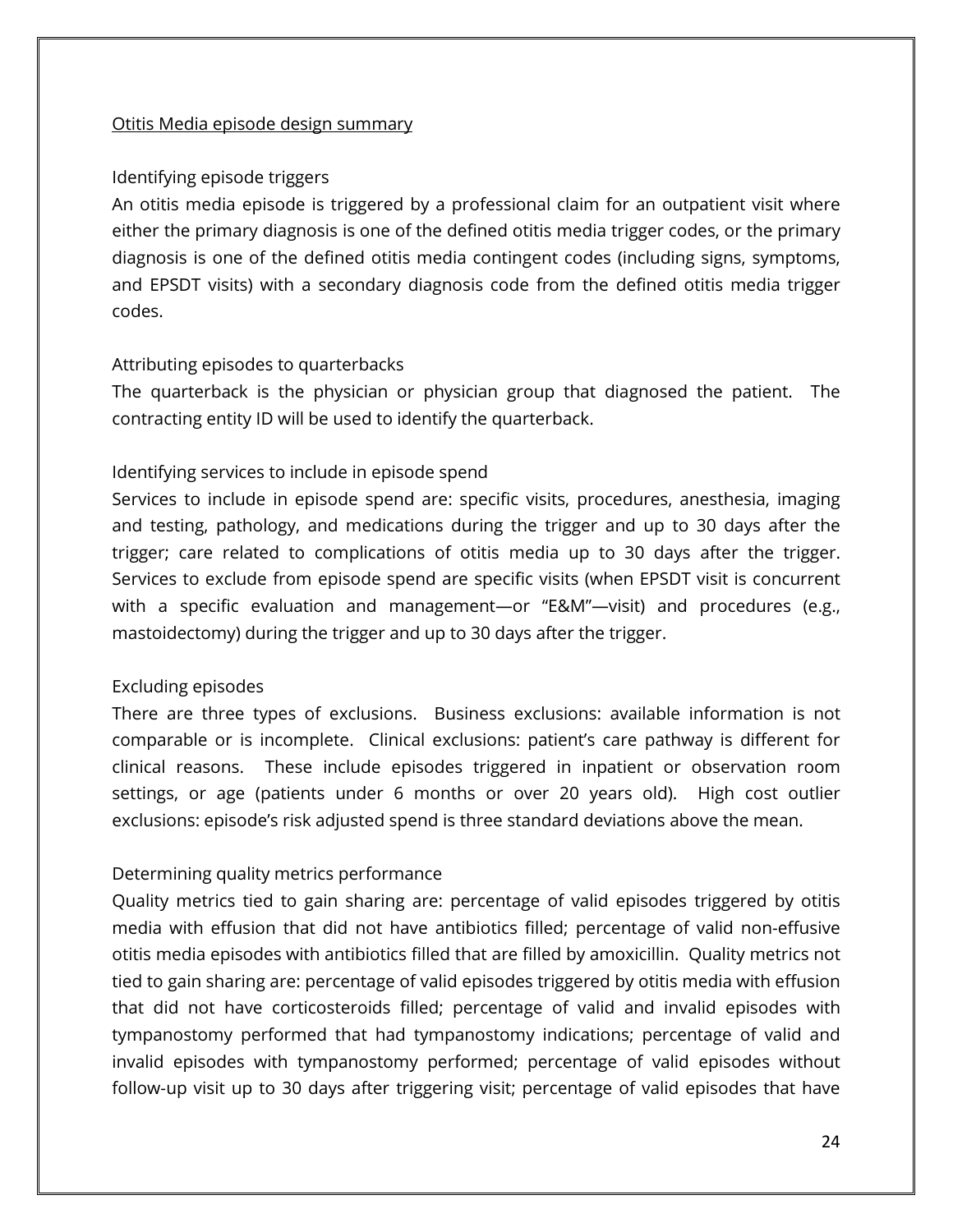antibiotics filled that do not have macrolides filled among non-effusive otitis media episodes; percentage of valid non-effusive otitis media episodes where antibiotics are filled within the first seven days after initial diagnosis; percentage of valid episodes that have pneumococcal vaccine administered within the episode window.

#### Tonsillectomy episode design summary

#### Identifying episode triggers

A tonsillectomy episode is triggered by a professional claim that has one of the defined procedure codes for tonsillectomy and/or adenoidectomy.

#### Attributing episodes to quarterbacks

The quarterback is the physician or physician group that performed the triggering procedure. The contracting entity ID will be used to identify the quarterback.

# Identifying services to include in episode spend

Services to include in episode spend are: specific evaluation and management, imaging, and testing up to 30 days prior to the triggering procedure; all medical services and specific medications during the stay or visit where the triggering procedure is performed; specific evaluation and management, medications, anesthesia, pathology, procedures, imaging, testing, and care after discharge up to 30 days after the triggering procedure.

#### Excluding episodes

There are three types of exclusions. Business exclusions: available information is not comparable or is incomplete. Clinical exclusions: patient's care pathway is different for clinical reasons. These include Down syndrome, muscle dystrophy, oral pharyngeal cancer, transplant, peritonsillar abscess, and age (patients under 6 months or over 20 years old). High cost outlier exclusions: episode's risk adjusted spend is three standard deviations above the mean.

#### Determining quality metrics performance

There are no gain sharing metrics recommended by the TAG. Quality metrics not tied to gain sharing are: percentage of valid episodes triggered by sleep apnea and/or tonsil/adenoid hypertrophy with sleep study performed up to 30 days before procedure; percentage of valid episodes with sore throat as primary diagnosis on triggering procedure with strep test performed up to 30 days before procedure; percentage of valid episodes with dexamethasone administered during procedure; percentage of valid episodes with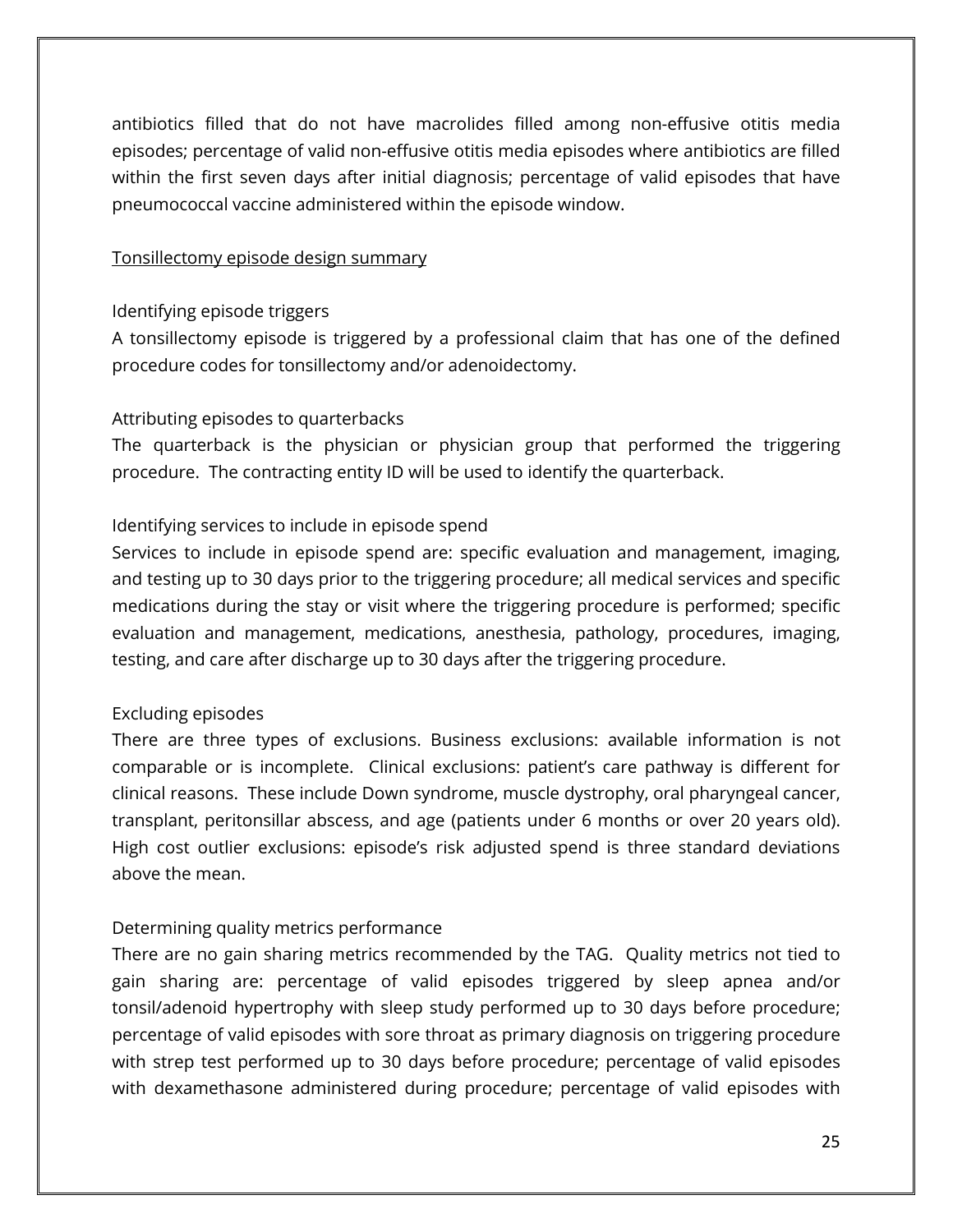tympanostomy concurrent with adenoidectomy for children with history of recurrent otitis media among patients who are four years of age and above; percentage of valid episodes with no antibiotics filled during trigger and up to three days after trigger; percentage of valid episodes with post-operative visit(s) up to 30 days after procedure; percentage of valid episodes with post-operative bleeding up to two days after procedure; percentage of valid episodes with post-operative bleeding between the third day and the fourteenth day (inclusive) after procedure.

#### Non-Emergent Depression episode design summary

# Identifying episode triggers

A non-emergent depression episode is triggered by two or more depression visits or one anxiety visit followed by two or more depression visits. Depression visits are identified by professional encounters with a primary diagnosis of depression, OR a secondary diagnosis of depression and a primary diagnosis of attempted suicide or self-injury, poisoning, anorexia, bulimia, or personality disorder. An anxiety visit is identified by a professional encounter with a primary diagnosis of anxiety. The trigger visits must not be in the emergency department or inpatient setting

# Attributing episodes to quarterbacks

The quarterback is the provider or group with the plurality of depression or anxiety visits during the episode. The contracting entity ID will be used to identify the quarterback.

# Identifying services to include in episode spend

The length of the non-emergent depression episode is 180 days. During this time period, the following services are included in spend: all inpatient, outpatient, professional, and long-term care claims with a primary diagnosis for depression, or a secondary diagnosis of depression and a primary diagnosis of attempted suicide or self-injury, poisoning, anorexia, bulimia, or personality disorder, or a primary diagnosis of anxiety, and pharmacy claims with eligible therapeutic codes.

#### Excluding episodes

There are three types of exclusions. Business exclusions: available information is not comparable or is incomplete. Clinical exclusions: patient's care pathway is different for clinical reasons. These include age (patients under the age of 7 and over the age of 64), bipolar, dementia, gender identity disorder, major depression with psychotic features, manic disorder, pregnancy, psychosis, schizophrenia, and traumatic brain injury. High-cost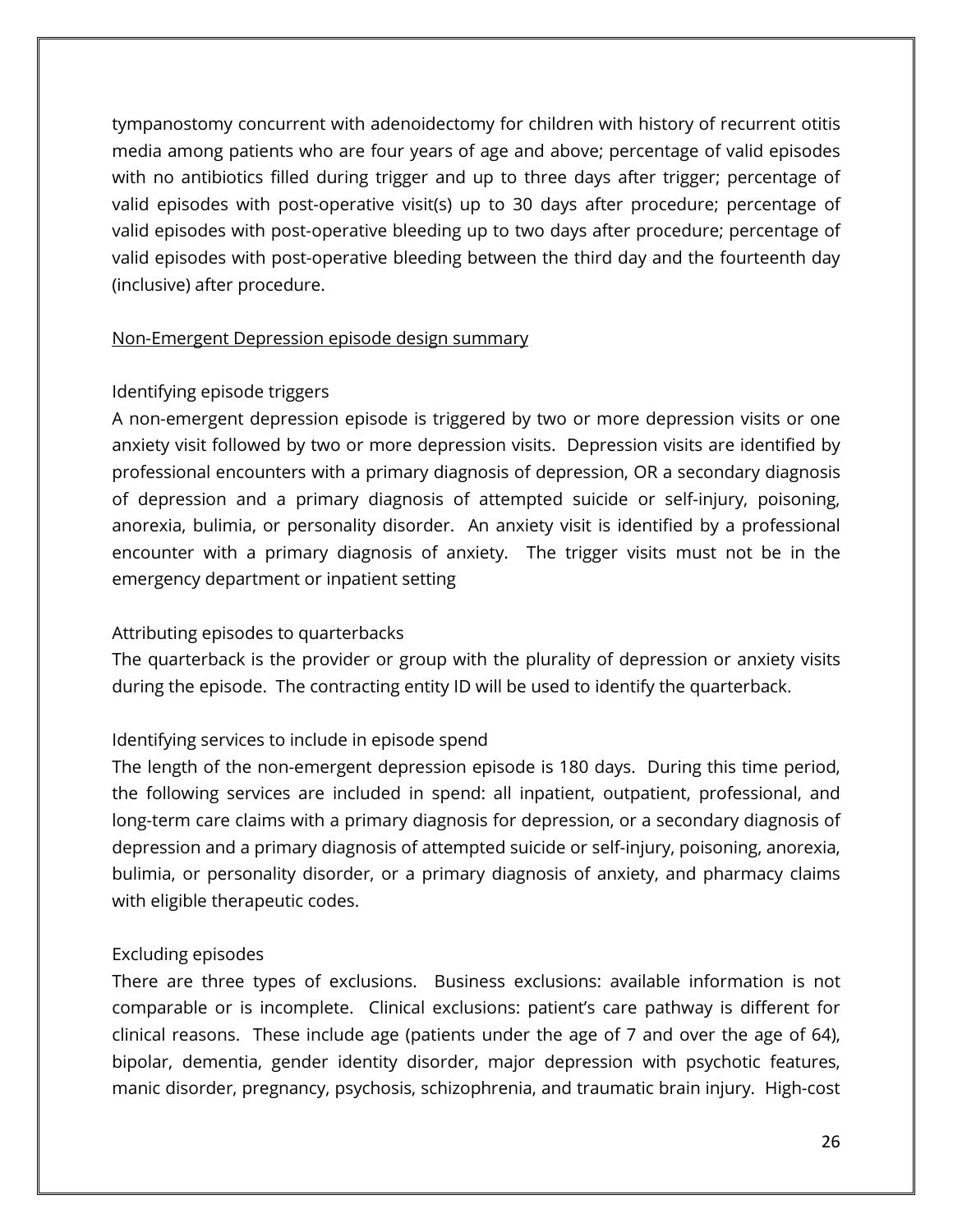outlier exclusions: episode's spend is three standard deviations above the mean (after business and clinical exclusions).

#### Determining quality metrics performance

Quality metrics tied to gain sharing are: percentage of valid episodes that meet the minimum care requirement. The minimum care requirement is set at five visits/claims during the episode window. These may be a combination of E&M and medication management visits, therapy visits, Level 1 case management visits, or pharmacy claims for treatment of depression or anxiety; percentage of valid episodes where the patient is under 18 and being prescribed benzodiazepines. Quality metrics not tied to gain sharing are: percentage of valid episodes with a depression or anxiety-related inpatient (IP) admission or ED visit; percentage of valid episodes with a follow-up visit within seven days after a depression or anxiety-related IP admission or ED visit; percentage of valid episodes that include medication related to the condition; average number of therapy or Level 1 case management visits per valid episode; percentage of valid episodes that include an assessment or testing; percentage of valid episodes where the patient is 18 years or older and has six or more prescriptions for benzodiazepines during the episode and did not have benzodiazepines prescribed in the year prior to the episode start.

#### Anxiety episode design summary

#### Identifying episode triggers

An anxiety episode is triggered by two or more professional visits that have a primary diagnosis of anxiety. The list of triggering codes includes anxiety disorders in childhood/adolescence; anxiety with other medical cause; generalized anxiety disorder; generalized anxiety with agoraphobia; other and unspecified anxiety; other anxiety-related disorders; panic disorder; panic disorder with agoraphobia; selective mutism; social and developmental disorders in childhood/adolescence; stimulus-related anxiety (stress and phobias). The trigger visits must not be in the ED or IP setting.

#### Attributing episodes to quarterbacks

The quarterback is the provider or group with the plurality of anxiety visits during the episode. The contracting entity ID will be used to identify the quarterback

#### Identifying services to include in episode spend

The length of the anxiety episode is 180 days. During this time period, the following services are included in spend: all inpatient, outpatient, professional, and long-term care